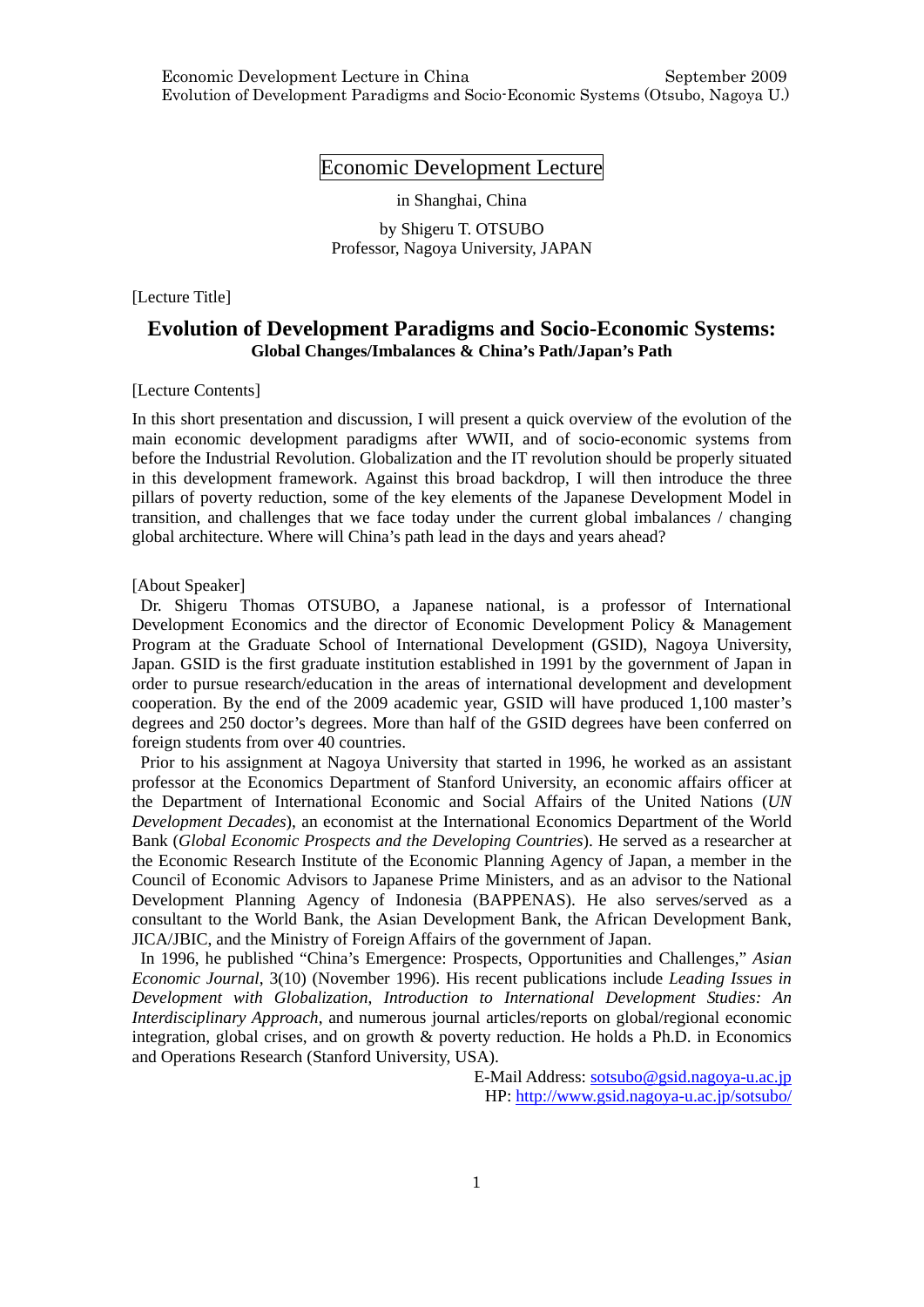# **Outline of this Presentation** (2<sup>nd</sup> slide)

In this short presentation and discussion,

- (1) I will present a quick overview of the evolution of the main economic development paradigms after WWII, and of
- (2) socio-economic systems from before the Industrial Revolution. Globalization and the IT revolution should be considered within the context of this development framework.
- (3) I will then summarize three (3) pillars of poverty reduction, which are (i) economic growth, (ii) governance, and (iii) empowerment, and I will speak to their interrelatedness.
- (4) Against this broad backdrop, I will introduce some of the elements of the Japanese Development Model in transition.
- (5) At last, I will then introduce the key elements of the current global imbalances and discuss with you the path and the roles of China in the global economy.

# **1. Evolution of Development Paradigms**

Let us start this lecture by reviewing the evolution of development paradigms after WWII. The evolution can be summarized by those key concepts in yellow-colored rectangles and arrows that show the shifts in mainstream thinking. Arrows in these slides also show increasing or decreasing importance of particular concepts in development as time goes on.

Key issues and topics that we will refer to during our discussion are shown in orange-colored ovals.

The evolution of development economics that underlies the evolution of development thought is shown in blue-colored ovals.

## (After WWII – 1960s: Development Planning & ISI)

After WWII, countries resorted to 'development planning' and 'import-substituting industrialization' (ISI). With pervasive market failures and a small private sector, state-led development efforts were the primary characteristics of this era. Regardless of theories people subscribed to, whether they be of 'balanced-' or 'unbalanced-growth' schools of thought, ISI was the name of the game. After gaining political independence from colonial rulers, ISI represented a path to economic independence. Dependency theories supported the ISI thinking as well.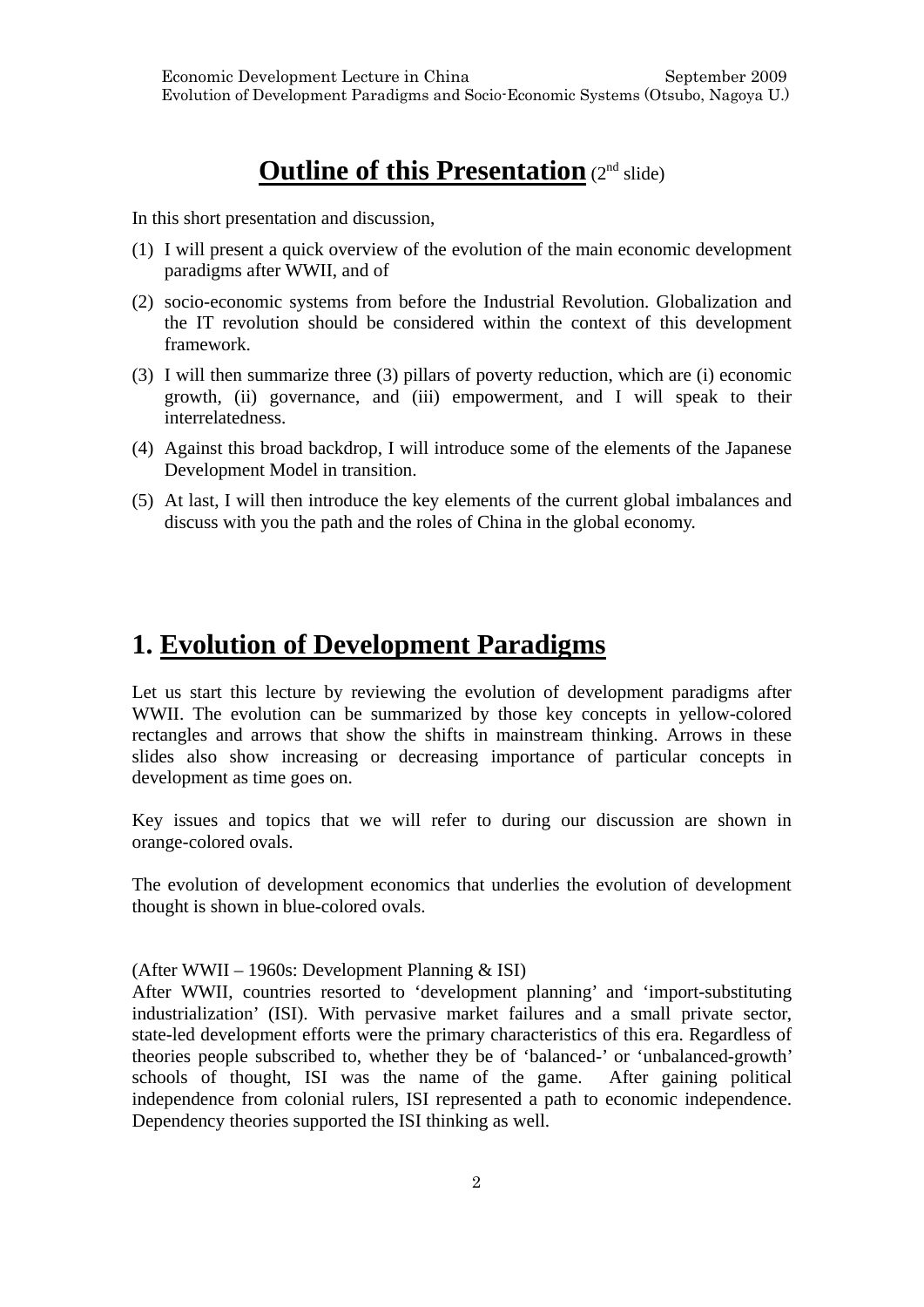# $(1970s - : EOI)$

While many countries with ISI strategies were confronted with stagnation in industrial development and widening current account deficits, emerging economies of East Asia (Japan, South Korea, Taiwan, Hong Kong, Singapore, etc.) had already shifted into an 'export-oriented industrialization' (EOI) strategy and recorded success in the 1960s. Observing this success, many developing nations then turned to the EOI strategy. (Africa lagged behind, in this regard.) Around this time, development economics started to utilize the theories of international trade (and international finance a bit later).

While a lack of visible 'trickle down' effects prompted the North (ILO 1972, WB) to call for more direct treatment of 'basic human needs', the South demanded a larger voice in the international community and obtained the New International Economic Order (NIEO) declaration in the UN (1974).

## (1980s: SAP)

With the two energy crises in the 1970s and the debt crisis that erupted in 1982, 'stabilization' and the 'structural adjustment programs' (SAP) dominated the developing world in the 1980s. The resurgence of neo-classical economics supported these programs. Market-oriented development strategies with minimal state intervention were the dominating concept of the time. The motto moved from 'getting prices right', to 'getting policies right'. Development economics started to utilize theories of public finance and public sector economics.

## (1990s: Good Governance)

With ongoing 'globalization' and the end of the 'cold war', the world witnessed the proliferation of 'neo-liberalism'. At the same time, with a review of the not-so-successful experiences with the SAPs, the role of governance came under closer scrutiny. Actually, according to a World Bank document *Governance and Development*  (1992), it started with a statement made by an African reviewer of the World Bank report, *Sub-Saharan Africa: From Crisis to Sustainable Growth* (1989) in its draft review meeting.

"Sound policy prescription itself does not produce economic growth or poverty reduction. It is good governance, consisting of strong leadership to carry out policies and capacity for sound development management, that produces the results on the ground. Africa lacks good governance."

The catchphrase became, 'Getting governance right.'

(Micro-NIE; Macro-Endogenous Growth Theory)

On the microeconomic front, theoretical support for governance arguments comes from New Institutional Economics (NIE). NIE asserts that:

1) Institutions define economic performance, and

2) Institutions can be analyzed by Microeconomics (of the incentive structure).

Started in the 1980s by the second-generation development economists, development microeconomics provided rigorous analyses for NIE. Analyses regarding imperfect and costly information, risks, and transaction costs were applied to topics such as sharecropping, microfinance, etc. This also led to the slogan, 'Making the most of local institutions'.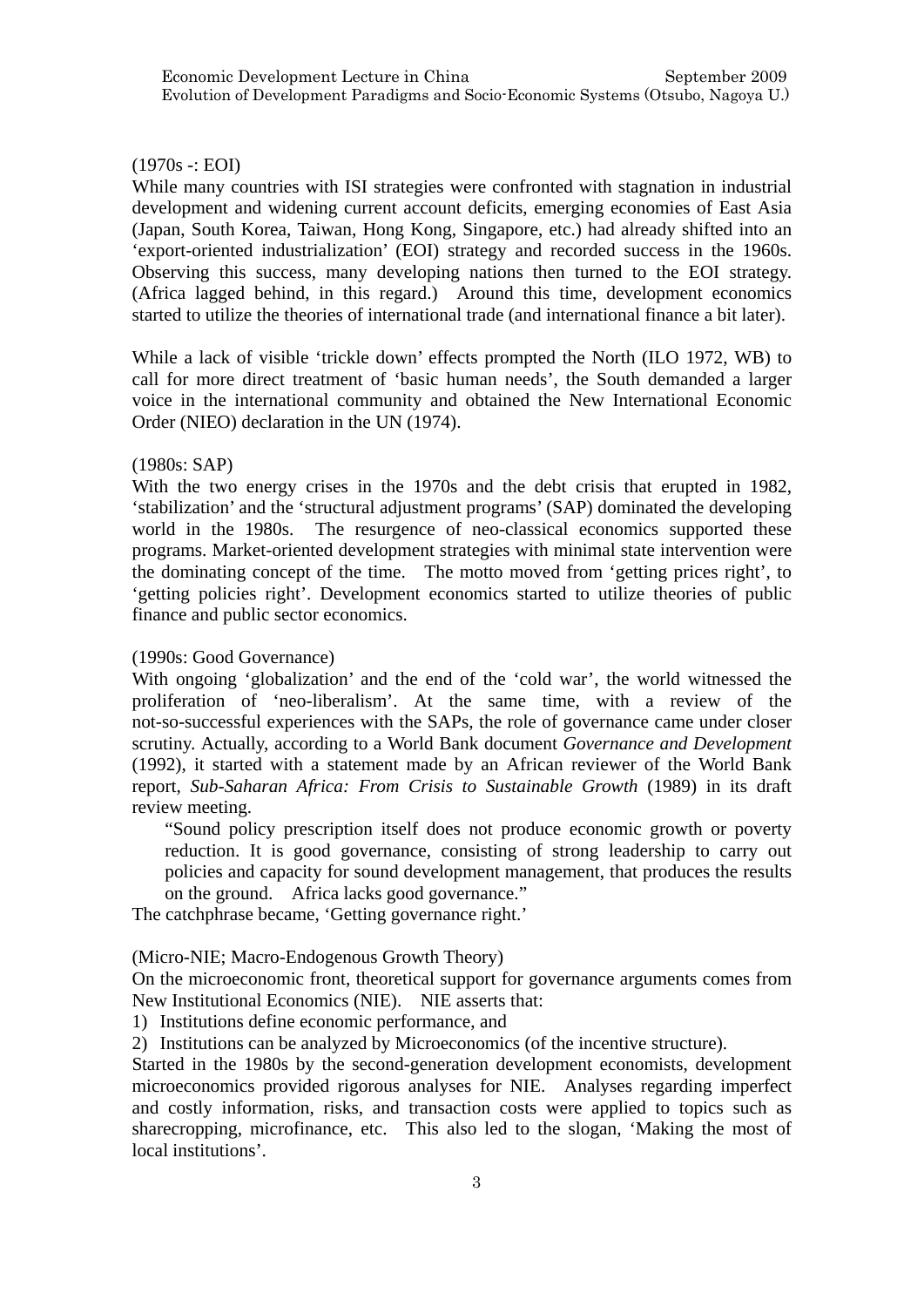On the macroeconomic front, there were new (endogenous) growth theories that treated technology progress endogenously and stressed positive externality of ideas. These theories and investment in R&D pointed to the need for state coordination to avoid free riders and to promote joint investment activities. It followed that institutions of coordination on micro levels should be created by the state, as part of the state's role as coordinator of investment in knowledge/ideas.

## (1990s: Human Development, Human Security)

The UNDP launched The Human Development Report (with Human Development Indicators) in 1990. With this annual publication, the development community started to pay more attention to 'human development', 'human security', 'entitlements' and 'empowerment'. The UNDP draws on the concepts of 'capabilities', 'entitlements', 'empowerment', and 'poverty as deprivation of freedom' from Amartya Sen and Paul Steeten.

The saying became, 'Empowerment of the poor.'

## (late 1990s -: PRSP)

Partly from the exercises in self-examination brought about by the SAP experience, and partly aiming at strengthening governance on the part of developing countries, the Bretton Woods institutions started to transfer ownership of development to the developing countries themselves. The Poverty Reduction Strategy Paper (PRSP) is a documented strategy to be prepared by a developing country government, with the requirement of a social network mobilization (meaning participation of various agents/sectors of the society/economy).

# $(21<sup>st</sup> Century: New Political Economy of Development)$

Going into the  $21<sup>st</sup>$  century, we started to pay more attention to local culture, local institutions, local values. Yes, even amidst the ongoing process of globalization, or perhaps precisely *because* of this globalization, our efforts to make the most of local culture/institutions have become increasingly important. The 'new' in 'new political economy of development' represents these efforts.

The recent collapse of the U.S. financial model where the U.S. financial sector acted as a global financial intermediary with high leverage ratios, and the U.S. economy lived beyond its means for an extended period of time, thanks to the savings of other nations, signify a global shift in capital flows, and with it a shift in development finance. The world is moving away from this single-polar system (into a multi-polar system), as well as away from an arrogant version of neo-liberalism consisting of (free-)market-fundamentalism and democracy as seen in the U.S. society.

## (Slide with **red-colored segments**)

With this global shift, countries—China and Japan alike—should revisit the development dialogue that we have had related to these red-colored segments of the evolution.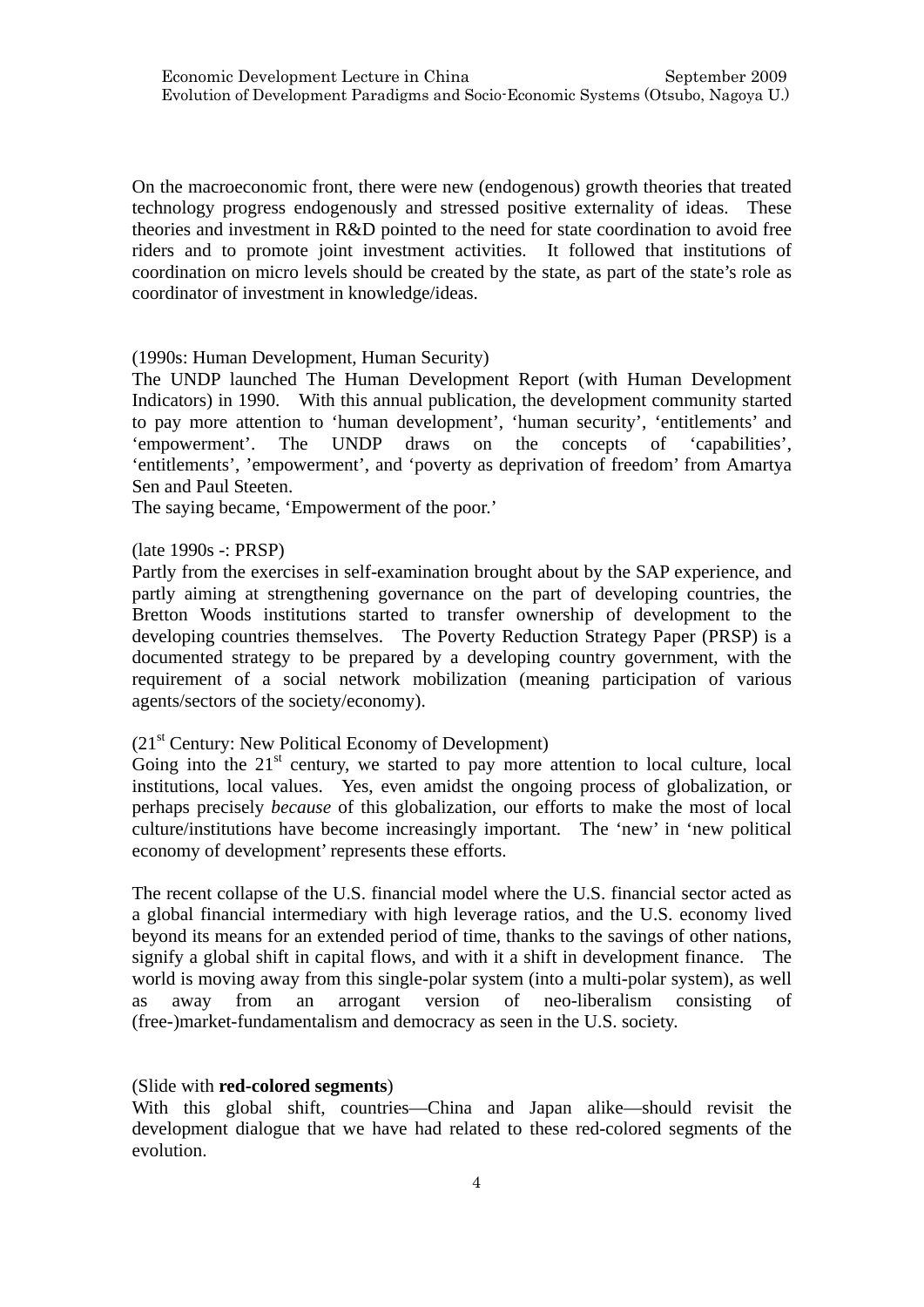The markets will not give you the answer with regard to what kind of country/society you wish to build, or how to build it.

Both China at 60, and Japan after 64 years post-WWII, now face important questions regarding how we build a better country, and how we improve our citizens' well-being.

And with that question in mind underpinning the entire discussion today, we'll now talk about the selection of socio-economic systems that we have chosen and that we wish to choose in the future.

# **2. Revolutions and the Evolution of Economic Systems**

Let us talk about the Revolutions and the Evolution of (Socio-)Economic Systems on a 2-dimensional map. In this map, the horizontal axis  $(X \text{ axis})$  shows the scale of organization. Moving westward, the organizations become larger-scaled; moving eastward, the organizations become smaller-scaled. The vertical axis (Y axis) shows the ownership of the means of production. To the north, private ownership. To the south, state ownership.

You can see prominent socio-economic systems on this map.

- 1st quadrant: Primitive Market Economy and IT-driven Market Economy
- $2<sup>nd</sup>$  quadrant: Capitalism
- $3<sup>rd</sup>$  quadrant: Socialism
- 4th quadrant: Utopian Socialism (or Pure Communism)

Let me provide some examples so you can get a better feel for this mapping.

| home. |  |                                                                                                                                                   |
|-------|--|---------------------------------------------------------------------------------------------------------------------------------------------------|
|       |  | 1st quadrant: The US economy after the IT revolution, where the majority of<br>households apply for tax credits on their business expenditures at |

 $2<sup>nd</sup>$  quadrant: Imperialism, Monopoly Capitalism  $3<sup>rd</sup>$  quadrant: The USSR after the Russian Revo

The USSR after the Russian Revolution in 1917, Maoist China after 1949

 $4<sup>th</sup>$  quadrant: Linux, a free PC operating system developed & utilized by many internet users.

China has moved toward the north-east since then.

Japan's 1940-system built in preparation for WWII was situated just between the  $2<sup>nd</sup>$ and 3rd quadrants. I will explain Japan's position later in Section 4.

Revolutions that have triggered the historic transformations in socio-economic systems are:

1) The Industrial Revolution in the  $18<sup>th</sup>$  century, a move toward Capitalism, large-scale production;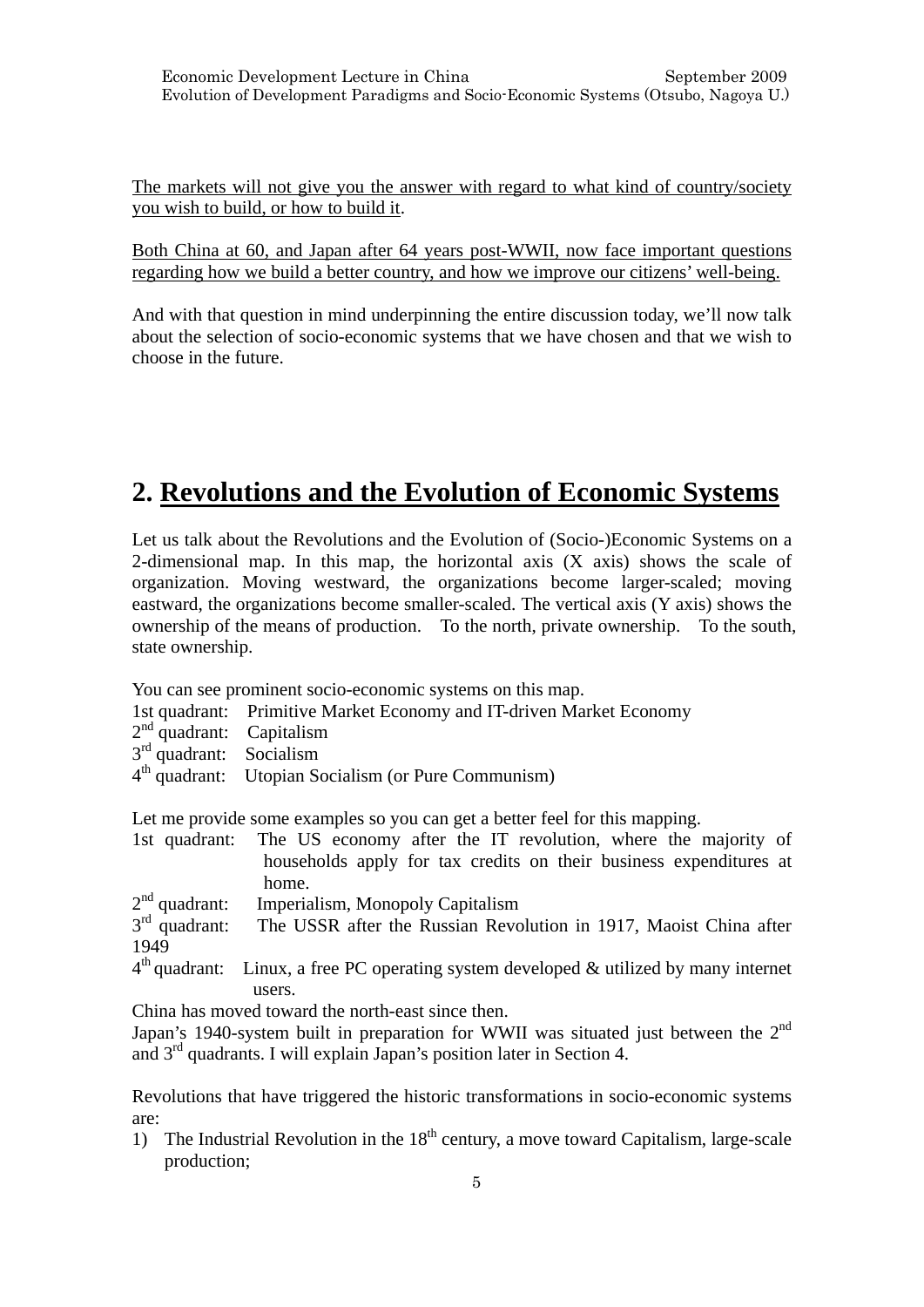- 2) Socialist Revolution (The USSR 1917, China 1949, African economies after WWII, etc.); and
- 3) The IT Revolution (1990s on), a move toward operations organized on a smaller scale, with solid networks.

If we superimpose the stages of development on this map, it looks like the following:

- 1) We started in the  $1<sup>st</sup>$  quadrant as a Primitive Economy.
- 2) Many developing countries were then colonized under Colonialism (late  $18<sup>th</sup>$  C. on).
- 3) Many became independent after WWII and resorted to State Socialism and Development Planning.
- 4) Since the 1980s and onward, particularly after the collapse of the Berlin wall, many transformed into Market-Oriented Economies or Transitional Economies.

One notable feature stands out in this map. Although the informal sectors of developing countries have been left out of this evolution and have remained in the  $1<sup>st</sup>$  quadrant, the economic system has once again been approaching this quadrant after having moved though the  $2<sup>nd</sup>$  and  $3<sup>rd</sup>$  quadrants. This migration of the economic system back to the  $1<sup>st</sup>$ quadrant is attributable to effects of the IT revolution. The IT revolution has the potential to formalize activities in the informal sector, or at least put them on the production/service network.

Japan, having started its post-war development process from where it was situated with its 1940-system, is currently in search of larger-scale operations in traditional manufacturing sectors (steel, chemical, electrical appliances, food, pharmaceuticals, etc.), and concurrently in search of smaller-scale operations in innovation-oriented SMEs. Environmental technologies would be the key in Japan as we are one of the world's most energy-efficient producers. The electric car, by greatly simplifying production processes (without internal-combustion engines), opens the door for smaller-scale-organization oriented operations.

As the 3-time Pulitzer prize winner Thomas L. Friedman pointed out in his book *The Lexus and the Olive Tree: Understanding Globalization* (1999), 'Globalization', like the polar star, is the system that provides coordinates for our activities on the ground. How can we capture the effects/directional forces of Globalization on our system map? On one side, Globalization points to a move toward the north as it has been private capital/investment-driven. In terms of the sizes of the organizations, multi-national corporations (MNCs) will get larger and larger in order to stay competitive in the oligopolistic global markets. In terms of the sizes of operations, global outsourcing, production networks, and ICT service networks point to activities by smaller-sized organizations with strong networks.

On the other side, Globalization underscores the need for state coordination. In order to foster the well-being of its citizens amidst the globally competitive activities of private corporations, the state should provide economic (incl. ICT) infrastructure, develop globally-competitive human capital, and protect the environment. The state should also develop and maintain a social network both at the national and community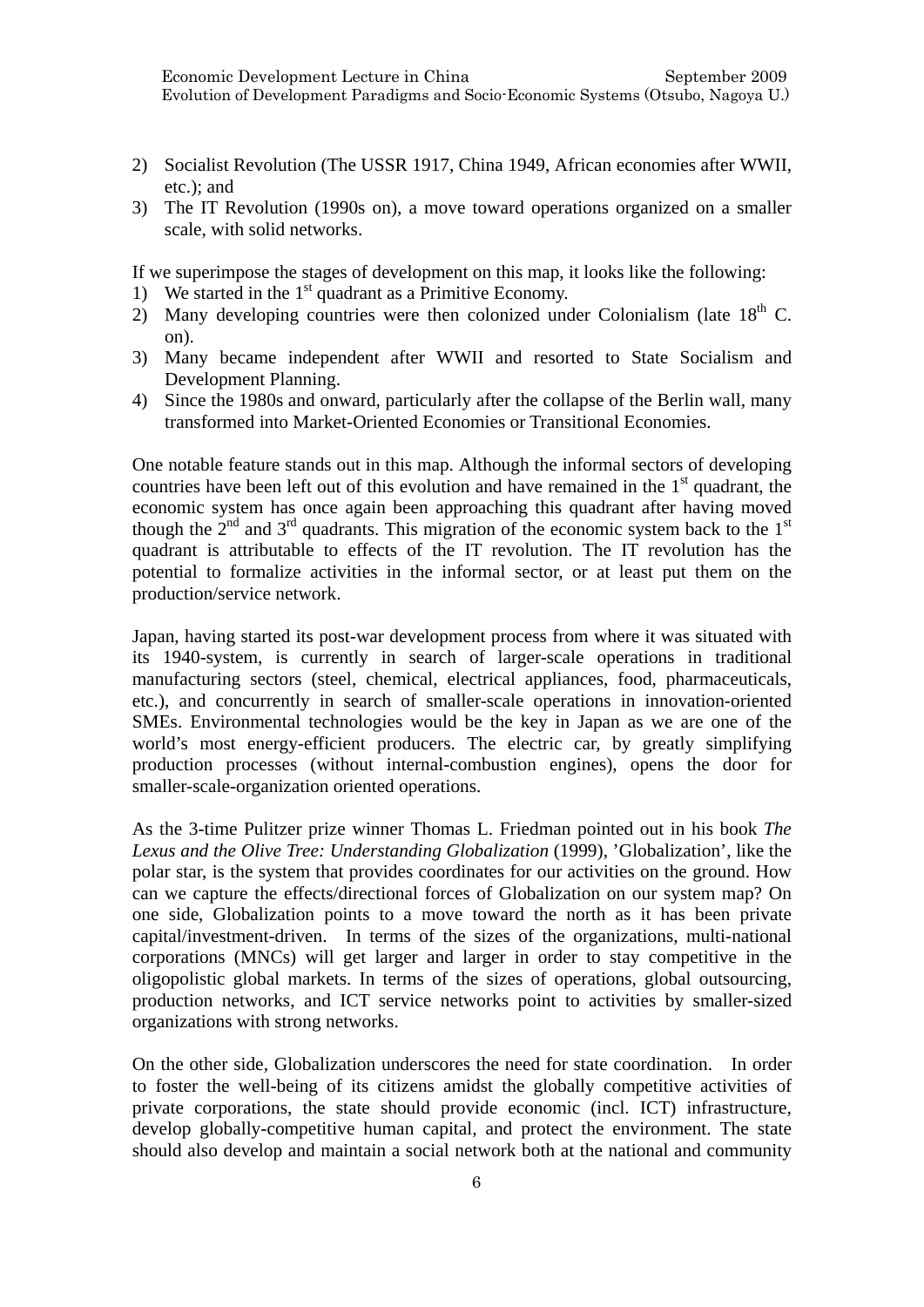levels and provide a social safety net for its citizens to protect their well-being in this age of mega-competition. The state in developing countries should also design and implement policies suitable for their development needs, for example, (limited) protection of domestic industries under WTO rules.

Under Globalization and the IT revolution, governance matters even more. To be sure, quality of the state matters.

# **3. Three Pillars of Poverty Reduction**

Let me now briefly turn to the pillar strategies for poverty reduction. I recently co-edited a book entitled, *Introduction to International Development Studies: An Interdisciplinary Approach* with Prof. Kimura and Prof. Ito, a development sociologist.

In this book, we define 'development' as the reform of the whole structural system that produces material as well as non-material poverty.

When 'proper incentives to get out of poverty' so defined by a development economist are given to the 'structural poor', if they are equipped with 'capabilities' and 'adaptability' to respond, those who cannot easily benefit from 'trickle-down' may rise to their feet and overcome poverty by themselves. The 'potential poor', who may easily fall into poverty given external economic/social/natural shocks, are equipped with resilience supported by social capital including social safety nets; they may not have to fall into poverty repeatedly. The poor have to be treated as active participants in their own development. Toward that end, people have to be 'empowered'. The target state of 'development' should be the situation where people are empowered, and a country is full of empowered human beings. 'International development' should be the international collaboration heading for this end.

Therefore, we set the three pillars of poverty reduction as follows:

- 1) Attainment of 'pro-poor' growth (the growth engine has to be running),
- 2) Adoption of proper public policies, incl. exercising good governance and building institutions of coordination with the stakeholders of development, and
- 3) Empowerment of the 'structural poor' and the 'potential poor'.

I have composed this lecture based on this way of thinking.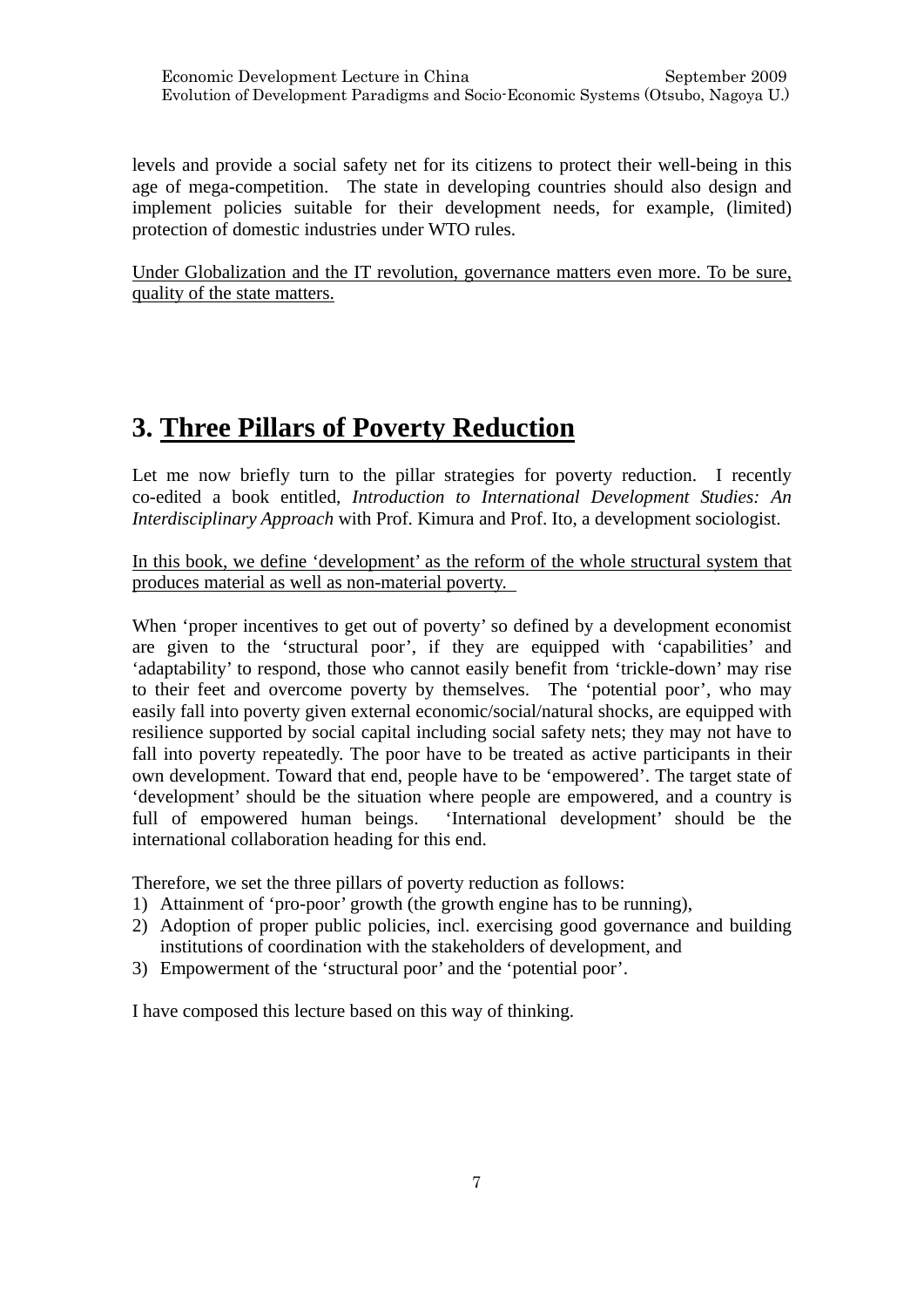# **4. Japanese Development Model and Challenges It Faces**

Now, let me share with you some key aspects of the post-war development of the Japanese economy. On this topic, a full 73-page Powerpoint note, "Post-war Development of the Japanese Economy ―Development, Japanese/Asian Style―" can be downloaded from our program website (the URL is shown on the slide). This is a note that I prepared for students and policy makers in order to do the following:

- 1) to introduce the *macroeconomic* development process of the postwar Japanese economy (the so-called "Miracle Recovery");
- 2) to explore the Japan-specific (mostly *microeconomic*) elements of the market system that supported her rapid development;
- 3) to show the need for adjustments in the 'Japanese-style market system' in the post-catch-up era; and
- 4) to demonstrate the evolution and revolutions in economic systems underlying the development process. (Refer to Section 2 of this lecture.)

This note draws on 12 of the most prominent books on the Japanese development experience, dozens of working papers, and data reports from the Economic Planning Agency (now a part of the Cabinet Office) of the Japanese government, where I served as an advisor/visiting researcher. I hope it will serve as a public good here in China, too.

In this section, although I have provided a rather detailed memo in this lecture script, I will go by the Powerpoint slides given the time constraints. For those who are interested in a detailed account of the Japanese development process, please refer to the following lecture note and/or the full Note on the web.

# **1) Macroeconomic Development Process for a Miracle Recovery**

## (Devastation during WWII)

Japan was devastated during World War II (1941-45). The human loss mounted to 1.85 million (about 4% of the entire population) and 680 thousand injured or missing. The material loss mounted to about 25% of national wealth excluding military stock. Another estimate of the death toll was 2.8 million. Industrial production dropped just after the war to one-tenth of the pre-war level. An increase in budgetary expenditure such as veterans' payment and compensation for the war damage, together with a commodity shortage, caused hyper-inflation.

(Phases of the Postwar Japanese Development) Post-war Japanese development can be divided into three phases, i.e., Phase I: Postwar Reconstruction and Catch-up, Phase II: Era of Transition and the 'Bubble Economy', and Phase III Lost Decade and Beyond.

Phase I of the economic development after WWII was from 1945 through the 1960s. A common purpose shared by business, household and the government sectors was to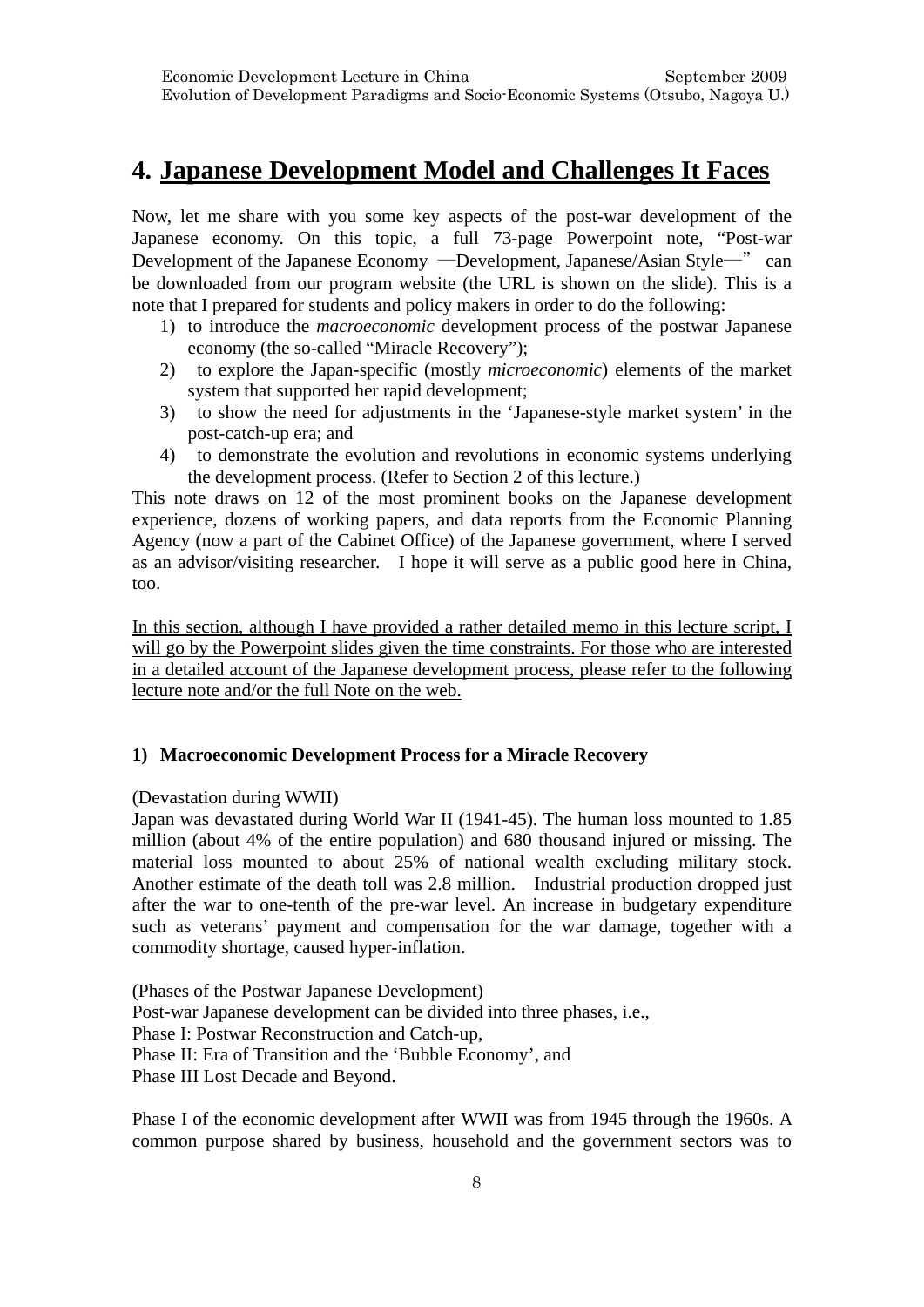catch up with North American and European industrial economies. The collective and concerted actions coordinated by the government, often competition-restrictive, were effective in achieving this goal. A major obstacle on the macroeconomic front was the shortage of savings. The government created a system to mobilize and direct funds to key industries for rapid economic development. On a microeconomic front, the so-called 'Japanese-style market system ' was established, which emphasized building long-running relationships between economic agents. Stable relationships were built on a foundation including (1) the long-term employment system, (2) corporate governance built on cross-share holdings among businesses and with other financial institutions, and (3) the main-bank system. And together with active public policies/guidance, they played an important role in Japan's 'catching up' with industrialized economies.

In phase II (early 1970s—late 1980s), the Japanese economy caught up with other industrial economies in the world. The clear, common goal had been achieved. Japanese business and household sectors should have changed their behavior from the one based on collective actions to the more autonomous one of coping with their own risks under a more competitive environment. However, we failed to change upon the celebrated success with our old system. Collective business practices and government interventions largely remained. With a lack of innovative investment opportunities and poor corporate governance, business firms and financial institutions rushed into speculation in financial and real estate markets, creating the 'bubble' economy. Expansive macroeconomic policies adopted in order to cope with yen's rapid appreciation in the middle of the 1980s also served to fuel the speculative bubble. Then, the 'bubble' burst in the face of restrictive monetary policies, first in the stock market in 1990, and then in the property market in 1991.

In phase III (the 1990s and on), the Japanese economy struggled with the aftermath of the burst 'bubble'. Excessive investment, excessive employment, and excessive lending and over-borrowing that had piled up during the bubble development period had resulted in excess capacity and mounting non-performing loans. The necessary stock adjustment of this 'excess', however, has been delayed in consideration of job security. This delay in adjustment resulted in long-lasting stagnation, persistent deflation, and financial crises, in spite of massive expansion of government expenditures and the money supply. This, in turn, created a public domestic debt overhang. In order for the Japanese economy to get out of this trap, a comprehensive strategy and bold structural reforms are indispensable. The Japanese economy is in the middle of a multi-pronged fight to (1) stop deflation, (2) reform the public sector and its budget, (3) resolve problems associated with non-performing loans and stabilize the financial system (mostly done), and (4) to stimulate business sector confidence through regulatory reforms, tax reforms, and a conducive environment for technology development. The Japanese society, facing a rapid aging of its now-declining population, is now also confronted with reform needs in its social security system.

## (Postwar Reforms-**Democratization** of the Economy)

The allied force (General Headquarters = GHQ) first tried to democratize Japan on both political and economic fronts. The GHQ believed that a concentration of economic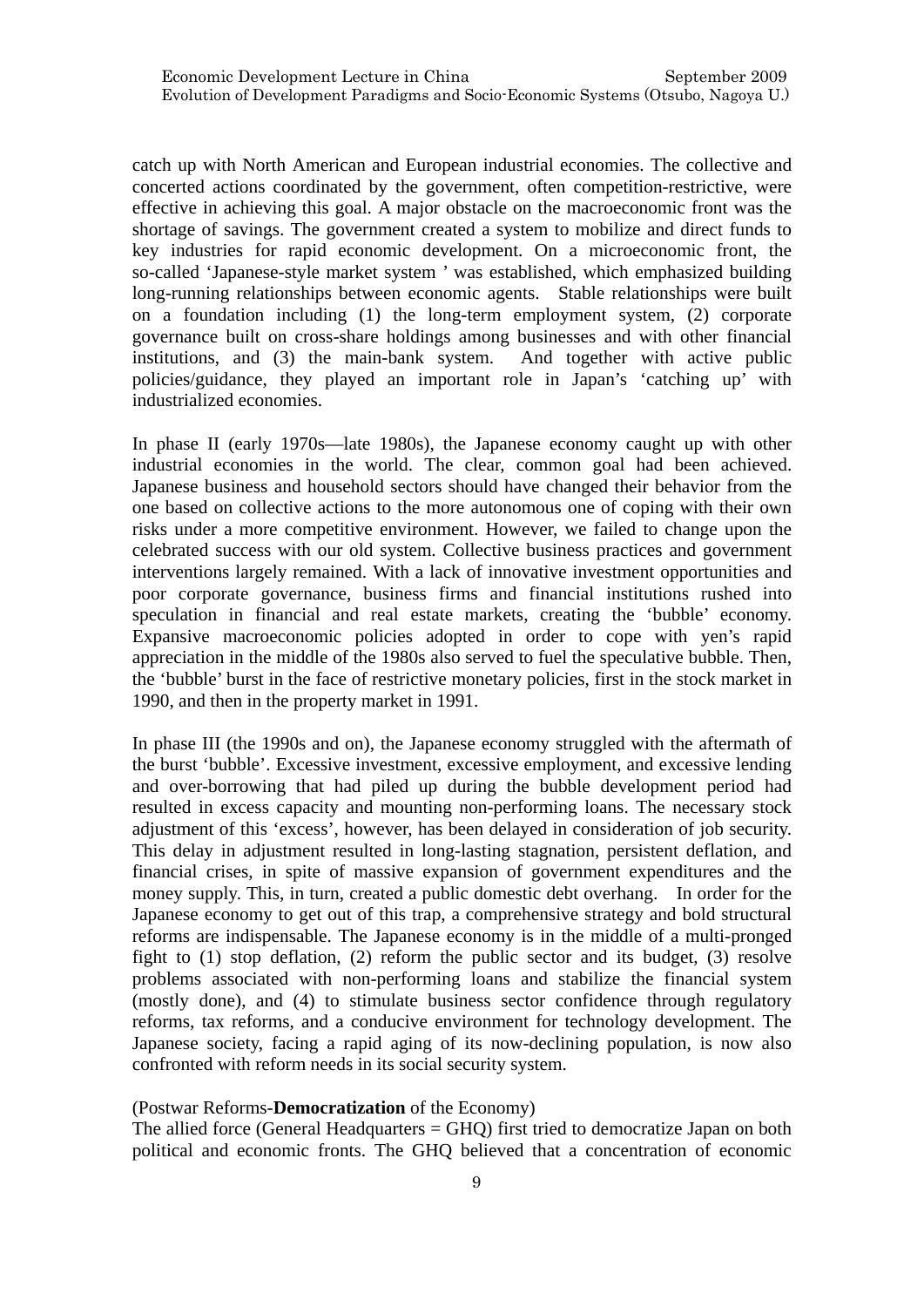power in a limited number of companies, financial institutions and landlords' hands, coupled with the lack of democratic forces such as labor unions, had been the hotbed of militarism in prewar Japan. Thus, the so-called 'economic democratization' reforms were carried out first.

- 1) *Zaibatsu* dissolution (1945): Z*aibatsu* were big conglomerates of major companies and banks, often controlled by a share-holding company. The most powerful ones were *Mitsui*, *Mitsubishi*, *Sumitomo*, and *Yasuda*. To eliminate concentration of economic power, *zaibatsu* were dissolved and share holding companies were prohibited. (Fair Trade Law and the Economic Power Excessive Concentration Elimination Law was enacted in 1947. Liberalized in 1997, 50 years later!)
- 2) Fair market rules (1947): American-style market rules were imported. The most important laws were the Anti-trust Law and the Securities Exchange Law, enacted in order to secure market competition and transparency.
- 3) Agricultural reform (1945): The government purchased land from absentee landlords and all the tenant land in excess of one hectare, and sold them to tenant farmers at nominal prices. The percentage of tenant land dropped from 46% to10%. The number of Independent farmers increased. **Land tenure security** was established early on.
- 4) Labor market reform (1945): Through an enactment of the Labour Union Law (1945), Labour Relations Adjustment Law, and Labour Standards Law (1947), the organization of labor unions was promoted and their labor movements were legalized.
- 5) Education reform (1947): The compulsory education was extended from 6 to 9 years.

(Fund Shortage and Increased Role of Banking (indirect finance))

During the reconstruction phase of the postwar Japanese development, the biggest macroeconomic challenge was a shortage of funds for investment or a shortage of savings. In the early 1950s, the household saving rate was around 10% according to the System of National Account (SNA) data. The figure was slightly higher in household surveys (than in employee households). Like many other developing economies, Japan faced the risk of falling into the "savings shortage trap" where a shortage of savings leads to a shortage of industrial funds, which in turn leads to a limited production capacity, to stagnant income, and finally comes back to aggravate the savings shortage.

In order to cope with this shortage, Japanese government adopted targeted policies and directed funds to key industries for dynamic economic growth, rather than relying on a market-oriented allocation of the limited funds.

First, the government relied on financial intermediary institutions to supply industrial funds, rather than relying on capital markets. To this end, three big long-term credit banks were established (along with large commercial banks) in order to provide long-term credit to these key industrial sectors. (Main-bank System)

Second, the government introduced the fiscal investment and loan program (FILP) in order to channel public funds to key industries through newly established public financial institutions such as the Japan Development Bank and small business loan corporations. The major sources of funds were postal savings.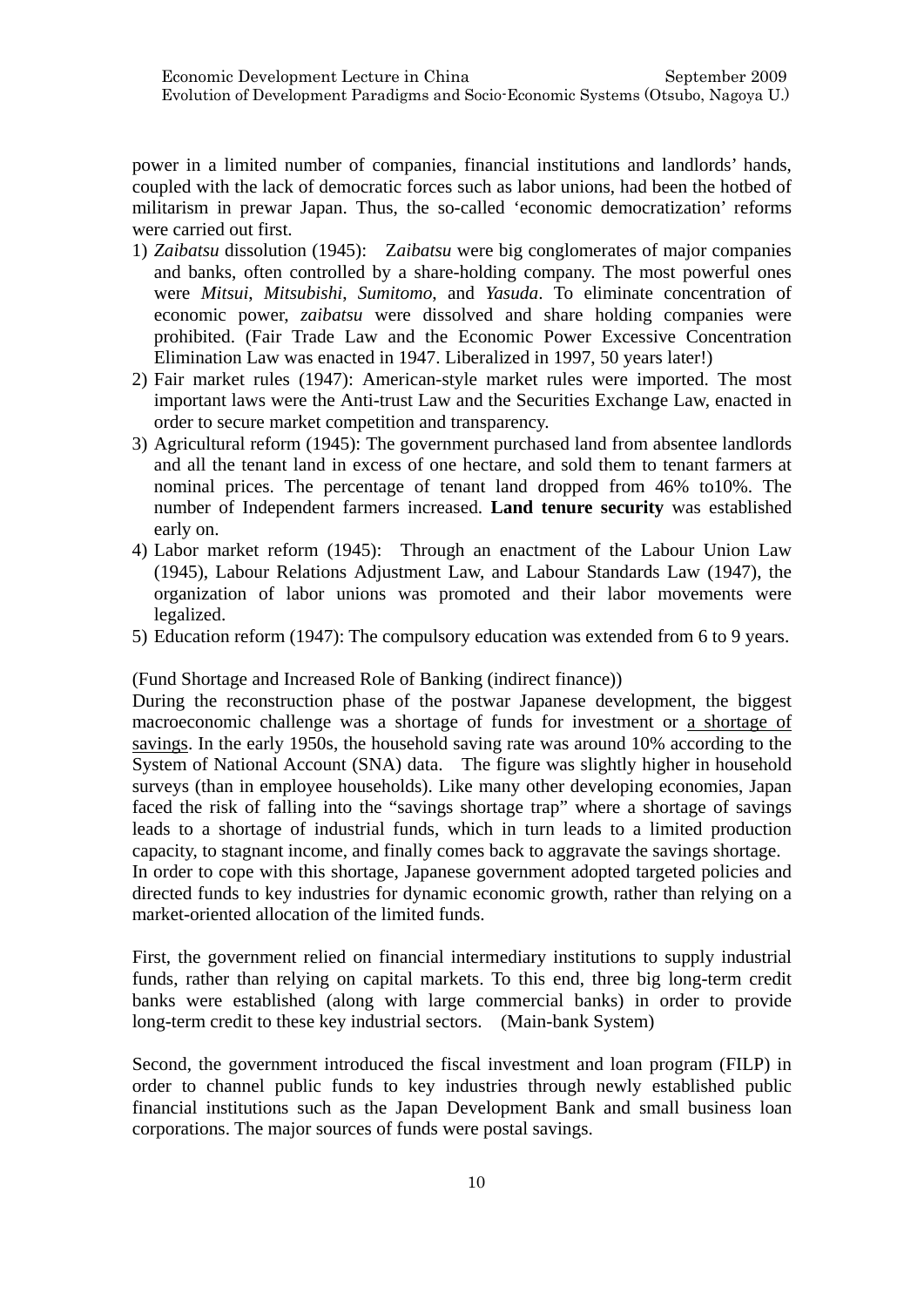Third, the Bank of Japan (BOJ) supplied high-powered money to the private sector by providing loans to private financial institutions through 'window guidance'. Commercial banks borrowed money from the BOJ and actively lent to business sectors, resulting in low capital ratios ('over-lending'). Business sectors borrowed heavily from financial institutions, again resulting in low capital ratios ('over-borrowing').

Then, the social system was formed/geared for increased savings: long working days, a six-day work week, and poor social security provision.

The role of corporate retained earnings was large, too.

## (Growth without **Inflation**)

This type of monetary expansion could normally lead to rapid inflation. However in Japan, overall inflationary pressure did not emerge. This was the case as the long-term credits provided were immediately used for real business investment, leading to an expansion of production capacity in a very short period.

'Over-lending', or a persistently low capital adequacy ratio, ought to increase bankruptcy risks of financial institutions. However, the government policy protected the banking sector from bankruptcy and from cut-throat competition. Banks that faced financial difficulty were merged with healthier banks before their collapse. This policy scheme was often labeled as a 'convoy system', with the Ministry of Finance acting as commander-in-chief. As such, from the 1950s to the early 1990s, no major bankruptcies in the banking sector occurred in the Japanese economy.

### (Artificially Low Interest Rates and Concentration of Funds)

Interest rates were controlled at levels lower than potential market rates (open financial markets were underdeveloped). The 'Extraordinary' Interest Rate Control Law, enacted in 1948 to control increases in interest rates during the post-war hyper-inflation, survived 40 years and kept deposit and loan rates at low levels. Together with this interest rate regulation, the official discount rate (the rate of BOJ loans to commercial banks) was also kept at a lower level.

Artificially low interest rates amidst a shortage of savings naturally bring about excess demand for loans, that in turn calls for credit rationing. 'Window guidance' was adopted to compel commercial banks to provide funds to key industrial sectors, and to restrict an extension of the loan supply when monetary policy had to be tightened.

The only liberalized financial market was the inter-bank 'call loan' market where financial institutions dealt short-term money with each other in order to cover temporary shortages of funds. The 'call' rate was regularly higher than the official discount rate, and therefore regional banks and other small-size financial institutions had incentives to provide their surplus deposit to the call market rather than supplying loans to local and small businesses at less favorable terms.

## (Balanced Budget until Japan Joined the OECD in 1964)

The hyper-inflation after the war was partly attributable to the Japanese government's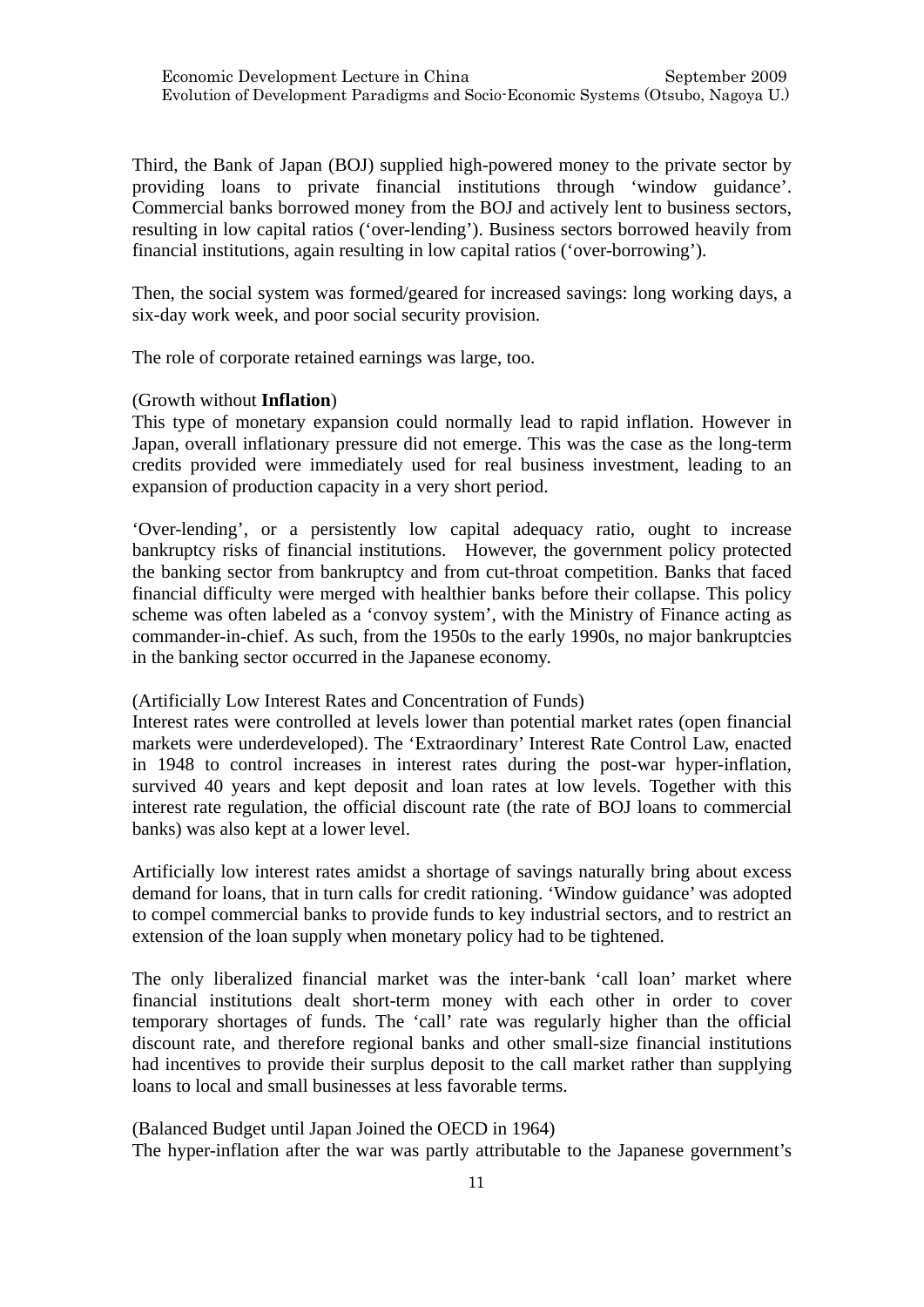massive budget deficit and its direct financing by the BOJ. In order to control inflation and to prepare for a self-reliant economic reconstruction, the 1947 Budget Law prohibited the issuance of bonds to finance the current deficit—the so-called 'deficit financing (covering) bonds'. Initially, there were loopholes in budgeting due to the existence of special accounts. Since the FY1949 budget, Japan's national budget was balanced on a consolidated basis (that is, including special accounts). Until the first half of 1960s, the budget was kept neutral to the macroeconomy.

Therefore, for two decades of the Miracle Recovery, monetary policies were the main leverage to propel development.

The recession in 1965 turned out to be the first post-war economic slump against which monetary loosening was not effective. A serious question was raised regarding whether the post-war rapid growth process driven by business investment had ended. Pessimistic views predicted persistent shortages of final demand unless it was supported by government demand. In 1965, due to a shortage of tax revenue, the government was forced to issue deficit financing bonds, enacting an extraordinary law to allow it. Since then, in order to fill gaps in final demand while conforming to the Budget Law, the Japanese government has continued to issue bonds under the name of 'construction bonds', to finance development of social overhead capital. The size of bond financing (deficit financing by bonds) continued to be small until the mid-1970s.

### (Economic Plans)

To what extent did the government's economic plans contribute to the success in Japan's post-war development? The Japanese government first adopted the 'Economic Self-Reliance Five-Year Plan' in 1955. Then economic plans of five- to ten-year duration were created in sequence. The 'Doubling National Income Plan' adopted in 1960 with the target year of 1970 was often regarded as the most successful plan. The plan that aimed at doubling national income in real terms in ten years was executed successfully by building confidence within Japanese business and household sectors, thereby attaining such rapid economic growth. Even before the enactment of the first official plan, there were discussions among government sections, businesses, consumers and academia that contributed to the national consensus building on development strategies.

## (Nature of Economic Plans in a Market Economy)

Economic plans in the market economy were geared to communicate government's views on the future of Japanese economy to the public, and to form a **national consensus**. Japanese economic plans usually consisted of the following ingredients: i) medium-term development scenario that the government assumes, including an economic framework such as targeted rates of economic growth and inflation; ii) medium-run economic policy goals and policy priority, including allocation of investments in social overhead capital in the plan period; and iii) private sector's actions that the government considered desirable. As such, these plans were of an **'indicative-type'** rather than those of **'command-type'** widely seen in central planning economies. Acceptance of those suggested actions was optional rather than compulsory.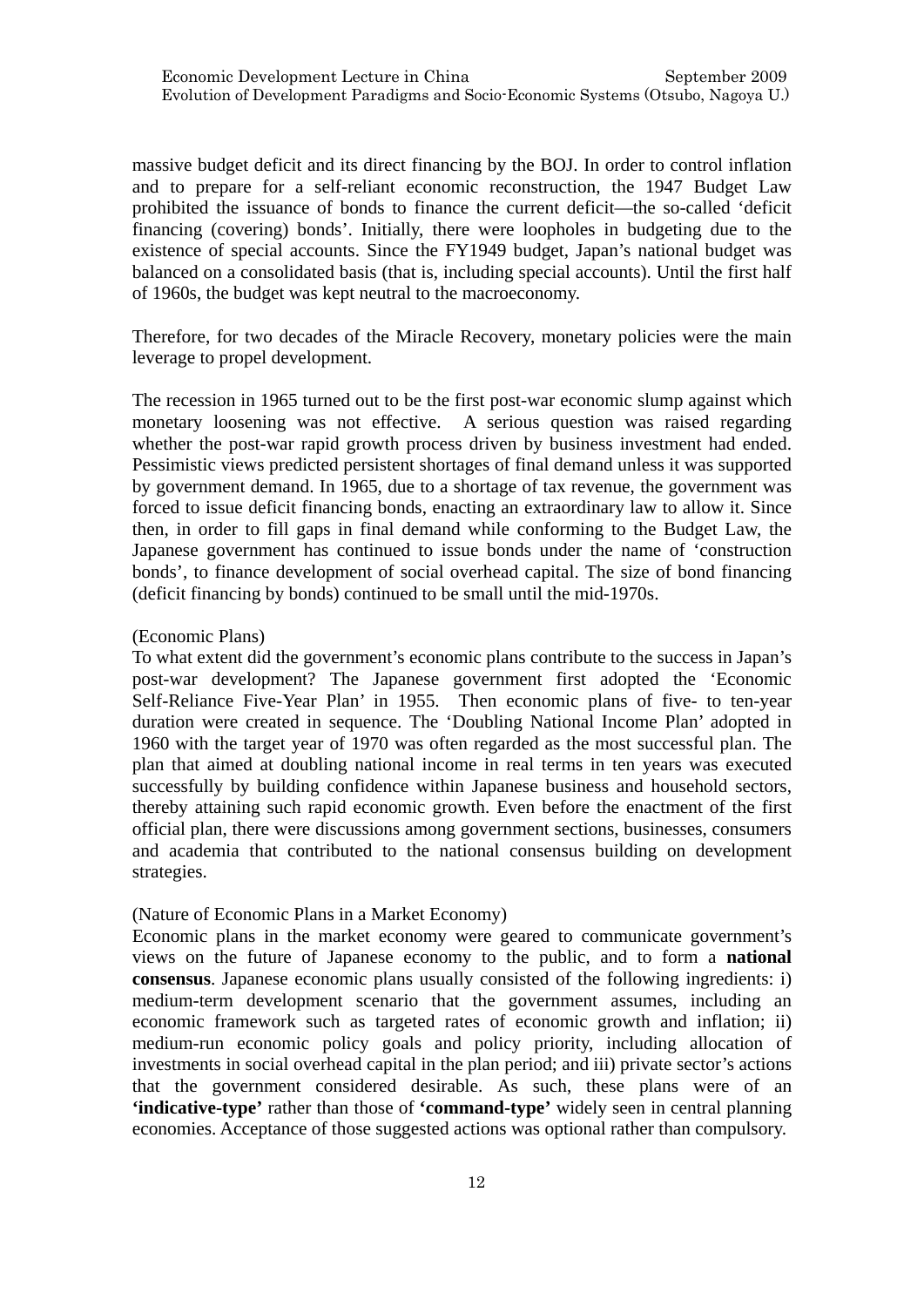## (Market Opening during the 1960s)

During the 1950s, as Japanese exports increased, industrialized countries gradually stepped up the pressure on the Japanese government to open its market. In the 1960s, the Japanese government initiated the process of **market opening in a strategic (scheduled, step-by-step) manner**.

Trade liberalization was conducted by changing the foreign currency quota for the import of restricted commodities (FA, fund allocation) to an automatic approval (AA). In 1960 the government adopted a comprehensive plan to liberalize foreign trade that changed a ground rule from 'restriction as a rule, openness as an exception' to the contrary. The ratio of liberalized import lines rose from 34% in 1959 to 93% in 1966. With regard to foreign exchange transactions, the yen regained convertibility in 1960. In 1964, Japan accepted the IMF Code Article 8 that ruled out foreign exchange restrictions for the purpose of balance of payments stability.

As to capital flows, the law on foreign capital of 1950 stipulated that inward FDI should be allowed only if it contributed to an improvement in balance of payments. In reality, the majority of inward FDI applications were not approved as they were perceived to bear risks of harming the Japanese business sector. In 1967, a basic program for capital liberalization was adopted. This program was implemented by 1970, again in a step-by-step manner. By 1970, majority foreign ownership was allowed in 80% of Japanese industries.

# (Changing Comparative Advantage)

As wages went up in the Japanese labor market, labor-intensive manufacturing products such as textile products gradually lost their price competitiveness. On the other hand, price increases in capital-intensive and technology-intensive products were mostly avoided as wage increases in these sectors were largely offset by healthy productivity gains. Their prices relative to those of foreign products showed a declining trend, thanks in part to yen's fixed exchange rate. Thus, the structure of comparative advantage in Japanese manufacturing sector had completely shifted. Capital- and technology-intensive products were also products that faced elastic demand (high income elasticity). As a result, the structure of Japanese exports changed dramatically. Given this rapid shift in comparative advantage, industries such as textiles, coal mining, shipbuilding, and after the first oil crisis, aluminum, exited or slimmed down substantially. Positive adjustments were made in expanding industries. The chemicals industry, originally concentrated on production of fertilizers, shifted its focus to basic chemicals, and then to 'fine' chemicals. Cement and other related industries moved to production of synthetic materials such as 'fine' ceramics. Textile industries turned themselves into multinational fashion industries.

# (**Export as an Engine for Growth?**)

Looking at the developments in GDP components, exports or external demand had not necessarily played a major role quantitatively in Japan's economic growth, at least until the first half of the 1960s. On the macro front, business investment had been the major engine for Japan's growth. The contribution of export expansion– 'trade (export) as an engine for growth' – was made through its **microeconomic effects** instead, by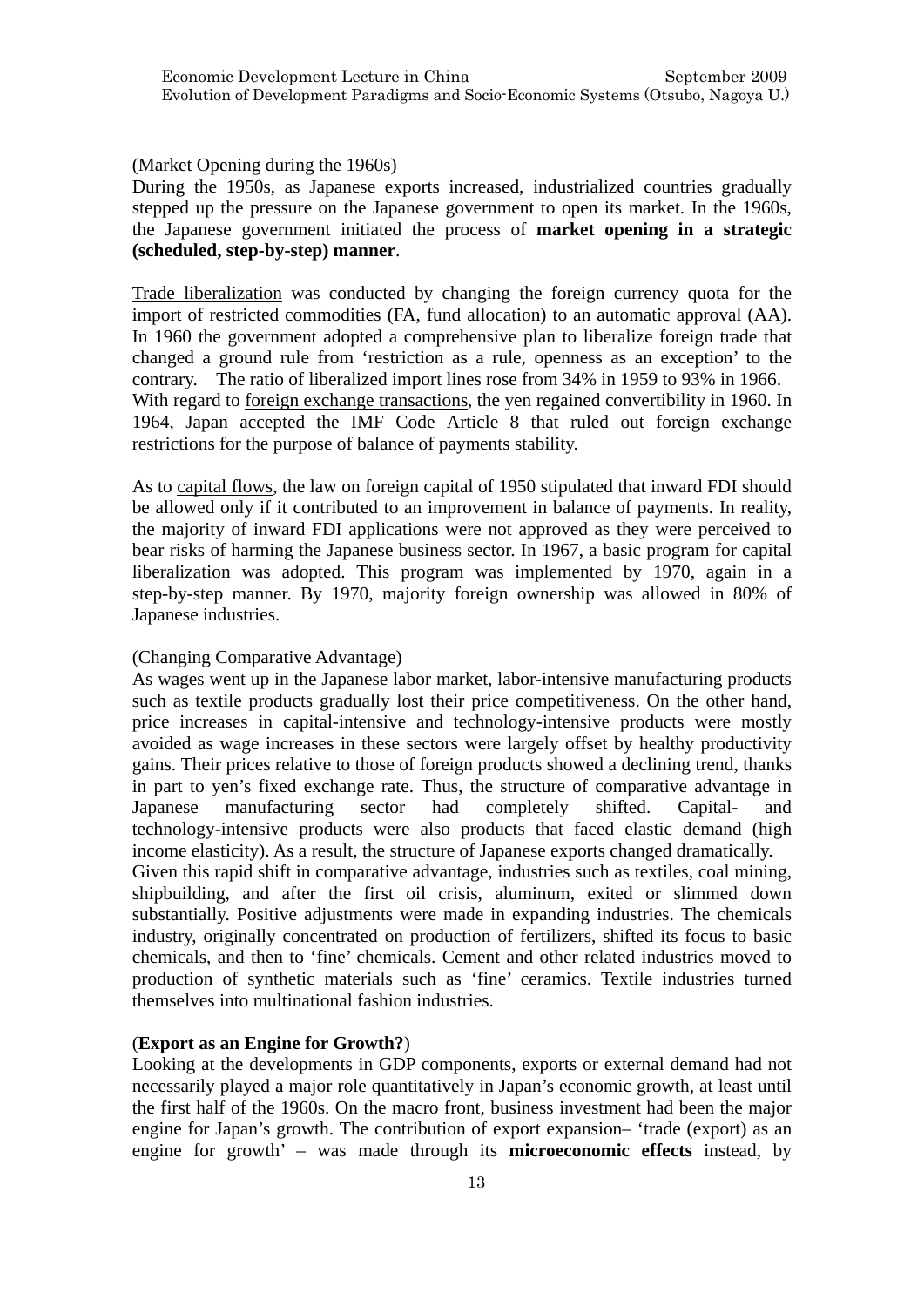stimulating innovation and productivity growth in Japan's manufacturing sector.

## **2) Microeconomic Elements – Elements of the Japanese Development System**

## (Elements of Japanese-Style Market System)

In the development of Japanese industries, certain institutional schemes and business practices played an important role. Typical elements of the Japanese-style economic system and business practices included long-term employment and related labor market practices, such as in-house training, the dominant role played by the banking sector in corporate finance (via direct financing), corporate governance controlled by managers supported by a main-bank system, cross share-holdings among companies, and a close relationship between government and business with regulations and other kinds of market intervention such as 'guidance'.

### (Origins for the System)

These elements of Japanese-style market system are often believed to be deep-rooted in Japan's traditional culture. Others think that this framework was designed after WWII for a quick recovery from the devastation of the war. In fact, many of the elements of the Japanese economic system originated from just before WWII, when there were national mobilization policies in preparation for the war (the '1940 system'). The system survived the war and was built into the Japanese economy with substantial adjustments after the war.

## (System with Long-Term Relationships)

Whether the 'Japanese-style' market economy was a rational system or not continues to be debated. It was characterized by its *long-term* nature. That is, it included stable long-term engagements of economic agents, often implicit both in intra- and inter-company relations. Some elements of the system were exclusively Japanese, while other aspects were commonly shared with other market economies.

Although the long-term relationships embedded in the Japanese-style market system contributed positively to her economic development, it was exclusionary (anti-competitive) in its nature. New and potential entrants to markets, particularly foreign businesses (and foreign governments), continue to criticize this exclusivity.

## (Cross Share-Holdings)

A separation of ownership and management of corporate entities was originally established in the United States. Japan, too, had separation of management from ownership, but in a Japanese style. A large portion of corporate equities was (and still is) held by other corporate firms including financial institutions, often known as '*stable* shareholders'. This took the form of '*cross share-holding'* among firms. Those (cross) shareholders were believed to be *stable owners* as they do not usually sell off the shares, try to take over the firms, or intervene in the management.

Cross holdings of corporate shares originated after WWII, partly as a substitute for pre-war *Zaibatsu* conglomerates that were forcefully dissolved, and partly as a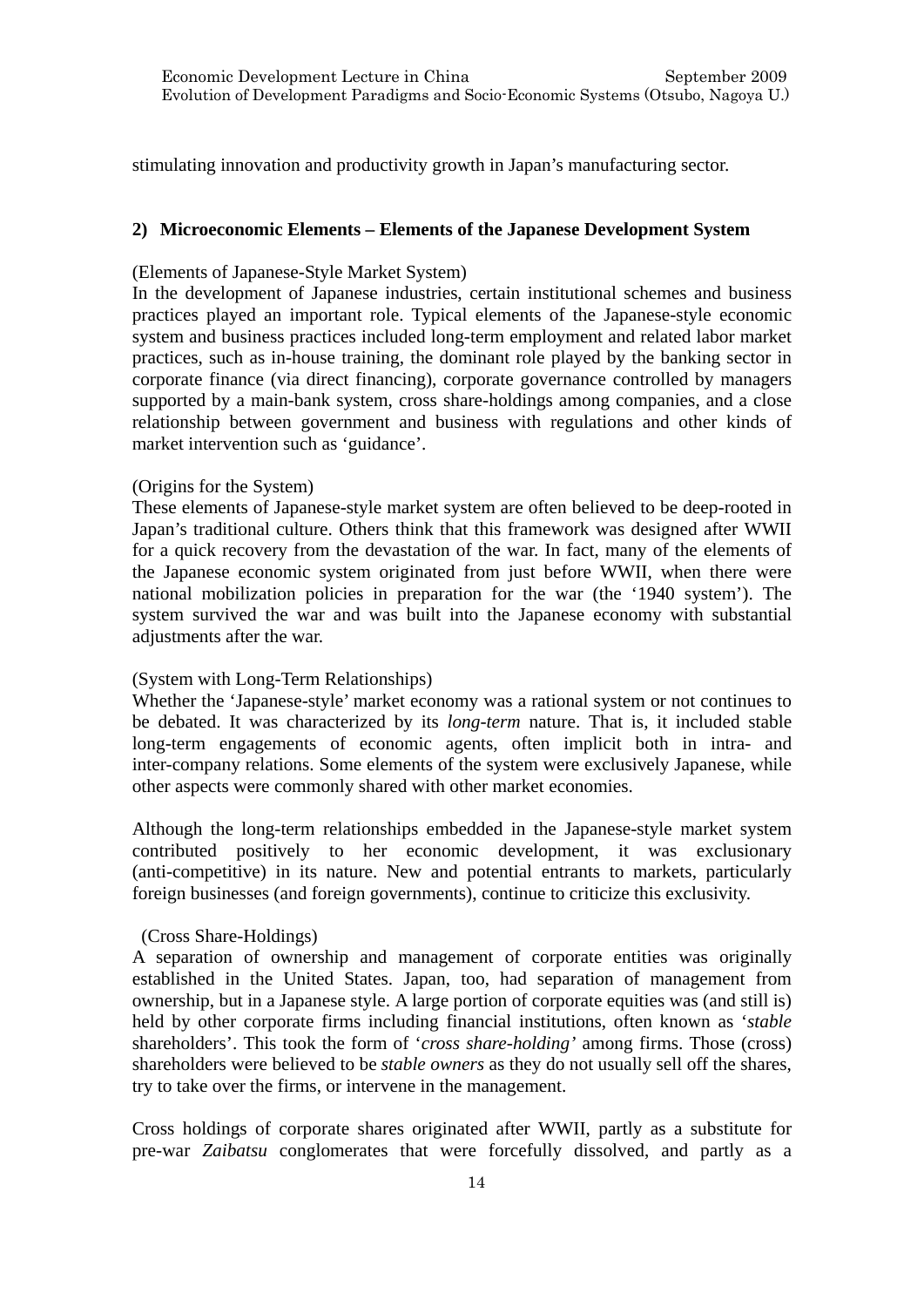preventive measure against M&As by foreign multinationals.

Thanks to this common practice, Japanese businesses had been relatively free from the threats of adversarial takeovers and from interventions by shareholders. In addition, as the stable corporate shareholders did not usually request high dividend payouts, the capital cost of equity finance had been extremely low. As such, corporate profits were mostly re-invested in new equipment, and this in turn raised the value of the firms and created massive capital gains for these shareholders.

This tendency toward low dividends was formed during WWII, when high dividends to capital investment were deemed inappropriate (Noguchi,1995). In 1939, dividend regulation was introduced. When inward foreign direct investment was liberalized in the 1960s, this system was effectively utilized in order to protect Japanese firms from takeover bids by foreign multinationals.

Thanks to this practice of stable shareholdings, corporate managers had the luxury of pursuing their long-term goals. As the mandate of management was not dominated by short-term profits, Japanese firms were able to invest in equipment, research and development, and human resource development.

The downside was the possible moral hazard in management as managers were not subject to monitoring by participants in capital markets.

## (Main-Bank System)

The Japanese corporate sector relied heavily on loans extended by financial institutions. Even today, when corporate financing through the capital market (i.e., direct financing) is growing, a substantial portion of business debt stock is still in the form of bank loans (i.e., indirect finance). (77.5% in 1997)

Most firms have their *main banks*. A main bank for a firm is defined as the bank that has the largest share in total bank loans extended to that firm. Moreover, main banks often arrange bond and equity finance for the firms, and regularly monitor their corporate management and business plans/projects.

## (Functions of Main Banks)

From a microeconomic point of view, the regular collection of borrowers' information by main banks was good therapy for the problem of information asymmetry between lenders and borrowers (i.e., the 'monitoring' function of main banks). This saved the cost of information collection and the risks associated with lending for non-main banks. In case management performance of a borrower firm temporarily worsened and the risk of bankruptcy arose, its main bank was expected to step in and rescue the firm with contingent loans and/or a loan rescheduling. A main bank dispatched top managers and extended advice for its rehabilitation (the 'insurance' function). When a decision was made by a main bank to finance a firm's project(s), other banks were pleased to provide additional loans as the main bank guaranteed the profitability of the project(s). In case of difficulties, the main bank was expected to assume the burden of a corporate bailout (the 'signaling' function). The main-bank system had played a role of corporate governance in the Japanese post-war system of development. In post-war Japan, where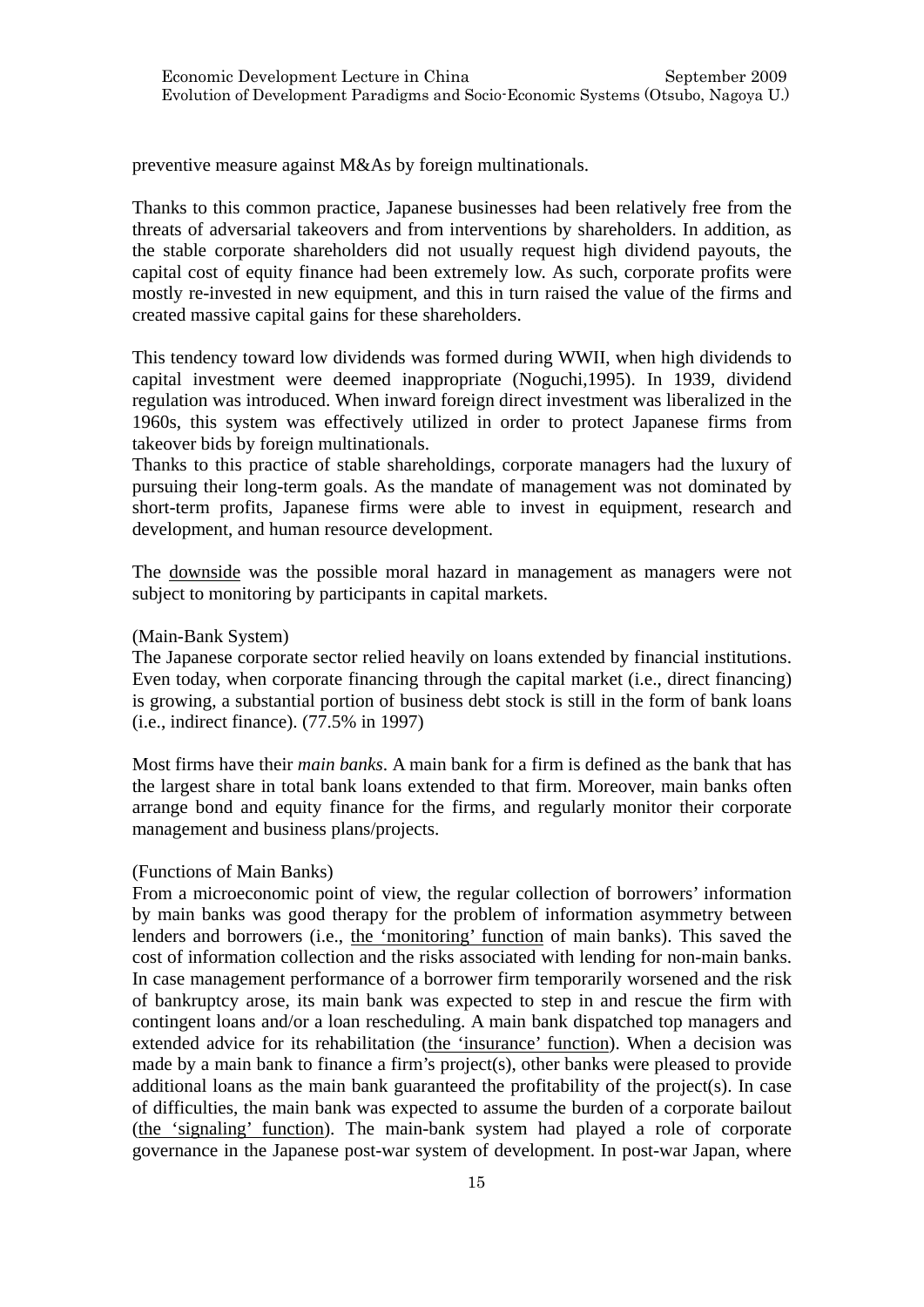shareholders and capital markets did not assume the monitoring role due to the existence of 'stable shareholders' created by cross share-holdings, main banks took that role.

(Equity Financing to Bank Financing under the 'Convoy System')

As a matter of fact, before World War II, corporate firms relied more on capital markets for their financing of investment. Commercial banks then often lacked the capacity to evaluate borrowers' repayment capabilities and associated risks. As the war became imminent, the government tried to provide a larger portion of available funds to military-related industries by seeking more direct control over fund flows. The authorities denounced stock markets for their speculative and disorderly nature, and encouraged markets of financial intermediation by banks. The authorities believed that financial intermediation by banks was much more controllable. Therefore, the seed of the main-bank system was formed in WWII, when the Japanese government took steps to make banks the key financiers of the economy. In 1942, examination departments were introduced into commercial banks by government regulation and began their regular monitoring of borrowers. This scheme was thought to be the origin of the main-bank system established after the war.

The main-bank system facilitated Japan's economic growth by allocating funds to growing industries. Tight regulation of the financial sector by the Ministry of Finance, or the so-called 'convoy system', kept this sector 'orderly' and preserved a stable main-bank scheme. The main-bank scheme helped businesses to develop long-term plans by regularly providing loans and serving as a lender-of-last-resort in case of financial difficulties. Thus, the main-bank scheme played an important role in Japan's corporate governance as it kept corporate management prudent and long-term oriented.

The downside was that this scheme unavoidably weakened competition among financial institutions in terms of their fighting for corporate customers/borrowers. Main banks also often influenced borrowers' finance decisions and hindered the sound development of capital markets in Japan.

## (Japanese-Style Employment Practices)

The Japanese labor market had been characterized by its so-called 'Japanese-style employment practices.' These practices consist of long-term employment (or 'lifetime' employment), a seniority-based wage system, promotions in internal labor markets, intra-firm labor unions, and long-run on-the-job training (OJT). Intra-firm labor markets were formed with equal opportunity given to all newly-recruited workers, with a slow promotion process (in selecting winners), and with active 'visible' competition among the participants. This kept young workers motivated.

Reflecting these employment practices, labor adjustments were performed mainly through lengthening/shortening working hours, wage adjustments, and intra-firm job transfer, rather than through layoffs. This prevented the rate of unemployment from rising even during recessions. Labor unions were organized as intra-firm organizations. The union membership was usually extended to both white- and blue-collar workers.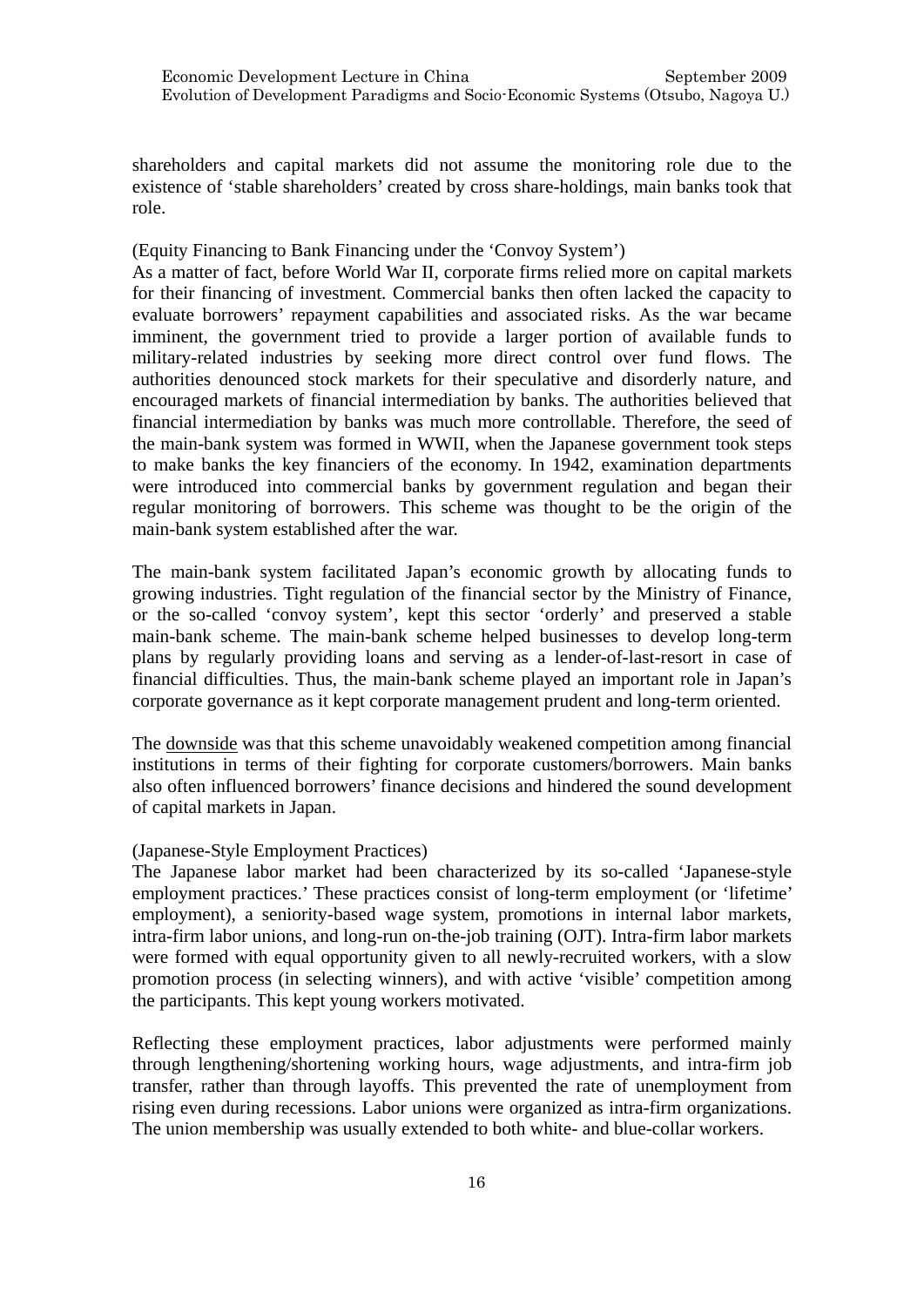(Development of These Practices)

Before WWII, Japan's labor market was more like that written in an economics textbook. Although some big businesses had introduced long-term employment practices for their core white-collar workforce, manual workers (blue-collars) were most likely hired in spot markets. In 1937, in order to secure labor-employer cooperation in serving the nation, intra-firm unions encompassing both white-collar and manual workers were organized. These practices survived throughout the post-war development period as they had systemic advantages, such as a high level of worker morale, cooperative behavior among workers, firms' positive attitudes toward long-term human resource investment and OJT, and employees' positive attitudes toward technological innovation.

Advantages From microeconomic viewpoints, these practices were effective means to (1) overcome difficulties associated with asymmetry of information regarding employees' abilities and work ethics, (2) promote workers' faith toward their companies through 'reputation' and 'hostage' mechanisms, (3) settle conflicts of interest in intra-firm negotiations, and (4) facilitate transfer of skills among workers.

# **3) Adjustments in the 'Japanese-Style Market System'**

## (End of 'Catch-Up' Process)

The catch-up process seemed to have reached its successful conclusion by the end of the 1960s, at least as indicated by the level of per capita GDP (PPP). However, the economic system that brought about the successful 'catching-up' did not itself evolve, or adjust to the new needs in the post catch-up era. The traditional process of consensus formation played a significant role again at the time when Japan faced the first oil crisis of 1973-74. In order to cope with the quadruple price increase of imported oil and the resultant stagflation, economic agents implicitly agreed, as directed by the government, to accept tough industrial and employment adjustments and not to rely on accommodative macroeconomic policies for recovery. Eventually, the Japanese economy overcame high energy prices by energy-efficient manufacturing processes and products, and this, in turn, strengthened the international competitiveness of Japanese products. The Japanese economy weathered the second oil crisis of 1979, again without significant inflation or commodity shortages. In retrospect, however, this resulted in a survival of the modality of consensus formation, collective actions, and government leadership that was no longer suitable in the post catch-up era.

After the catch-up process was over, exogenously given goals for business and technology development no longer existed. Companies had to create their own goals and management strategies suited for their new targets. The elaboration of explicit goals and strategies by top management had become indispensable.

## (Into the 'Bubble' Economy)

In the second half of the 1980s, Japan developed a 'bubble' economy. Major factors that drove the Japanese into the speculative boom were competition among firms seeking an expansion of their company size, competition in the banking sector to expand the loan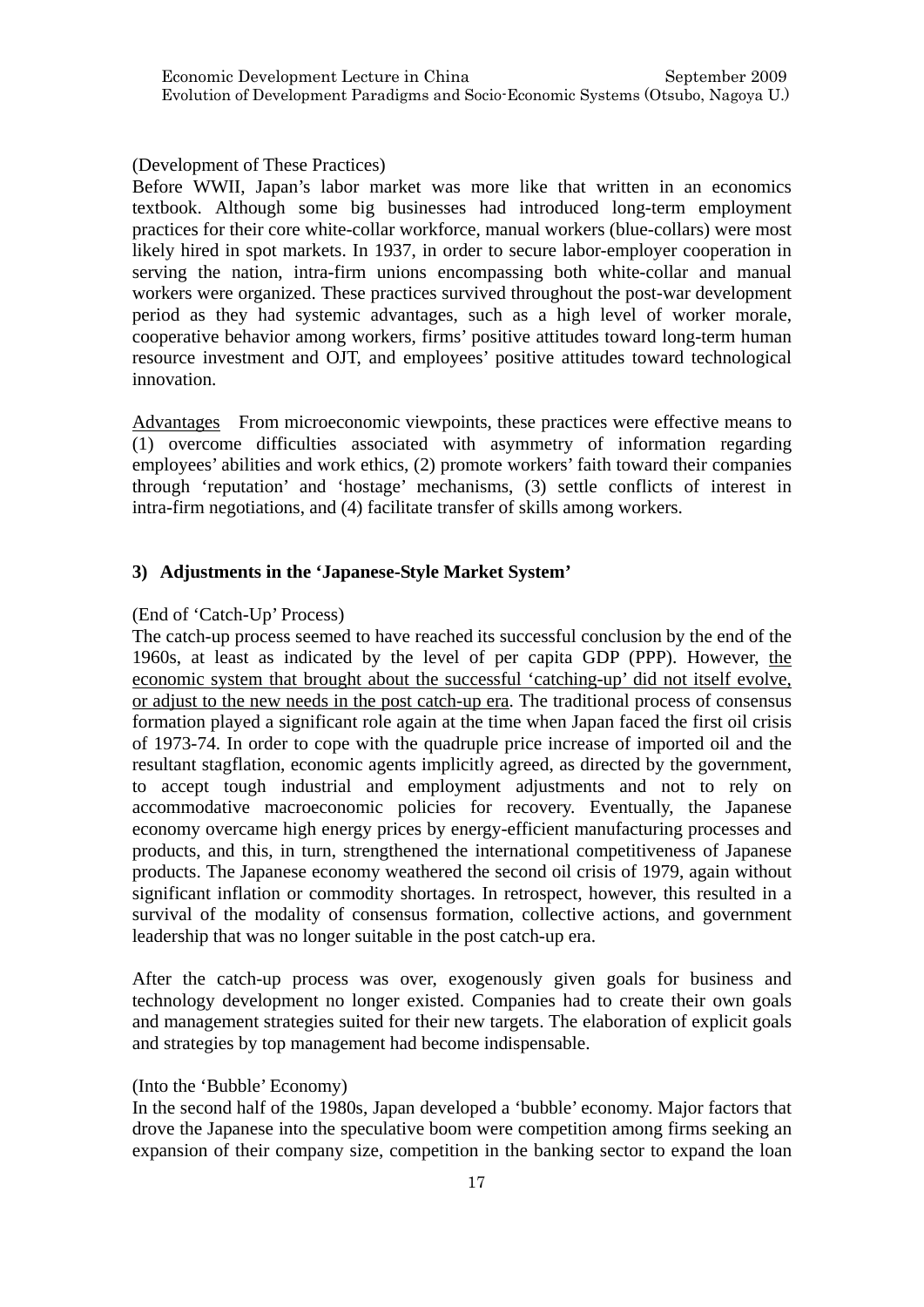supply and other investments without due consideration of credit risks, and economic stimulus measures taken by the Bank of Japan and the government in the face of the Yen's rapid appreciation after the Plaza Accord. Many factors were attributable to the Japanese-style market system. The lack of sound corporate governance both in non-financial and financial entities, and the social consensus demanding job security as a result of the ingrained long-term employment practices can also both be blamed.

# A lack of 'real' investment opportunities and the non-emergence of potential key industries are main contributors to the dangerous creation of a financial bubble.

## (Low rate of economic growth persisted after the bubble burst)

After the collapse of the 'bubble' economy in early 1991, the Japanese economy rapidly fell into recession. It technically bottomed out in late 1993, but the recovery process was slow and fragile, with an average annual growth rate of only one percent plus throughout the 1990s and the early part of the 2000s.

## (Changes in employment practices)

During this post-bubble period, the Japanese economy experienced negative growth in real terms in two different years. The unemployment rate that used to be only one to two percent until the early 1980s steadily rose to 5% in 2000. The share of 'non-regular' employees, such as part-time workers, fixed-term workers, and temp workers sent out by 'temp agencies,' had drastically increased, signifying a departure from the long-term employment practice. (By 2008, a full one-third of the labor force is in this non-regular format.)

## (End of the 'convoy system')

Corporate profits stagnated. As a result of the accumulation of non-performing loans and the plunge in the market values of equities, some major financial institutions (e.g. Hokkaido Takushoku Bank, Yamaichi Securities, both in 1997) went bankrupt for the first time in the history of post WWII development of the Japanese economy. This signified the end of the 'convoy system.'

### (Persistent deflation)

The Japanese economy experienced persistent deflation starting in the middle of the 1990s (which has in fact just recently ended). This, too, was a phenomenon never before experienced in the post-war development of Japan.

### ('Lost Decade')

Thus, the Japanese economy suffered significant stagnation, and the decade after the bursting of the bubble is now called the 'lost decade' in post-war Japanese development history. It was only after 2002 that the economy entered a steady, albeit weak, recovery phase.

(Japanese budget balance in comparison to the other industrial economies)

In the 1990s, most industrialized economies consolidated their budgets, and some even attained budget surplus. Japan, on the contrary, experienced a sharp deterioration of the budget balance, from a surplus in 1990, to a massive deficit of more than 7% of GDP by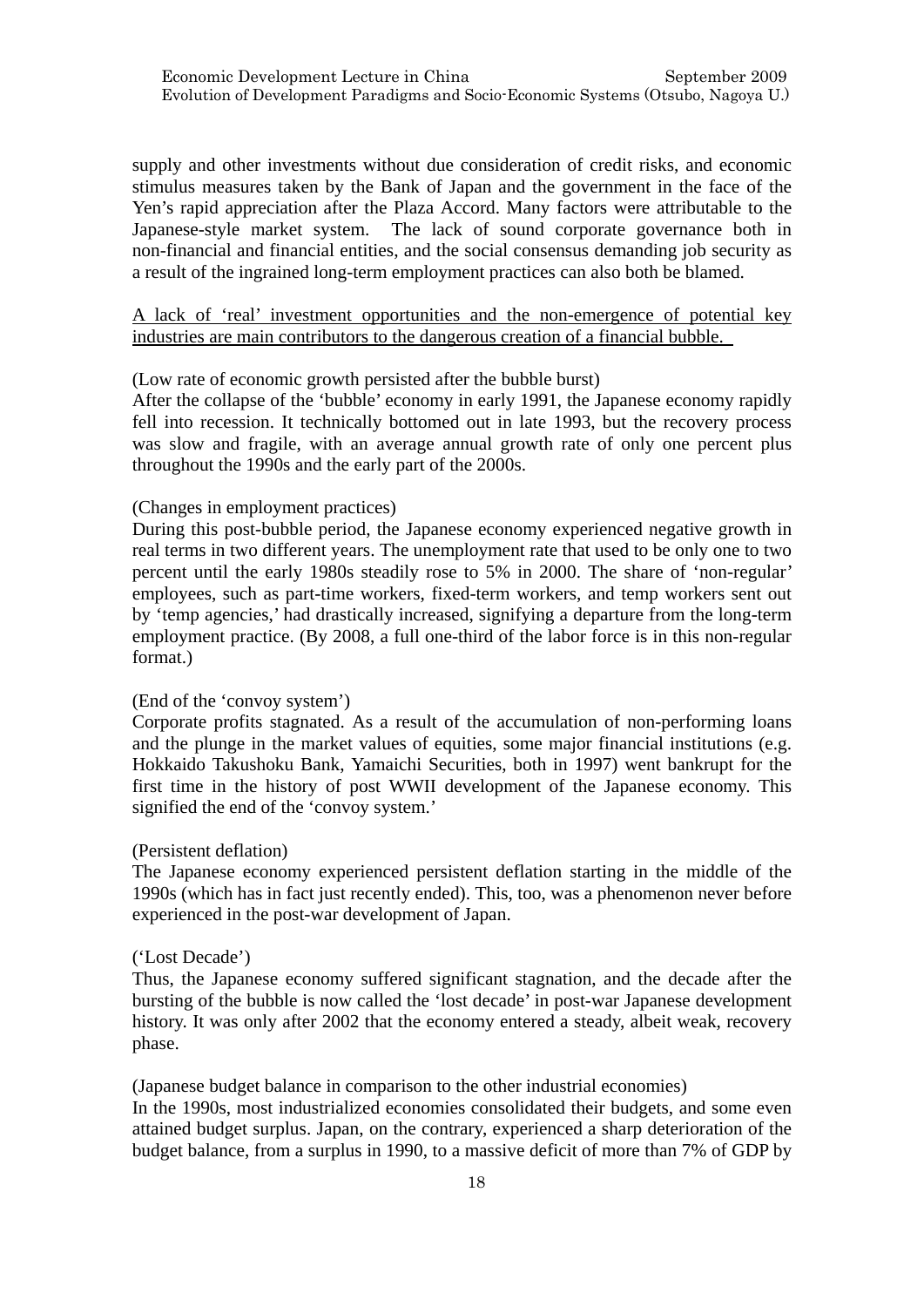the turn of the century. As the social security account has maintained a surplus of about 2% of GDP during this period, the central and local governments have been in fact running a deficit worth about 9% of GDP.

Budget deficit has been largely financed by issuance of government bonds and by other kinds of borrowings. As a result, the outstanding government debt has reached 160% of GDP. Japan is now the country with the world's largest government debt.

## **Structural Reforms in the Japanese Development Model**

(Rationale of the system)

The Japanese-style market system consisted of (i) an employment system utilizing long-term employment, seniority-based wage structure, on-the-job training and intra-firm labor unions, (ii) a main-bank system, (iii) corporate management by managers promoted from employees, (iv) corporate groups united by cross share-holding, (v) a long-standing trade relationship between parts suppliers and assembly producers or between manufacturers and distributors, the so-called *keiretsu*, and (vi) long-term relationships between the government and business sectors through industrial policy and public regulations.

It was believed that the aforementioned deep, longstanding relationships would mitigate the problem of asymmetric information, such as agency problems between employers and employees, and between bankers and borrowers. It also brought about a long-term perspective in corporate management and facilitated long-term strategic investment. However, in the post catch-up era, this same system appears to have helped bring about problems such as the *bubble* economy of the late 1980s and the persistent low growth throughout the 1990s and beyond, even to present day.

# (Changing environment and challenges to the system)

The major challenges to the Japanese-style market system are: (i) changes in the industrial structure and business environment, brought about by an advancement of information and telecommunication technology, which calls for more flexible and timely management and transactions; (ii) the ongoing process of globalization and mega-competition; (iii) the aging of the population and workforce; and (iv) changes in people's values. These evolving factors have undermined the effectiveness of the traditional system, and call for a systemic change for further economic development.

# (Structural reforms and a system evolving for the future)

Japan's ongoing structural reform combines a transformation of the economy into a more market-oriented system with less government interventions/guidance, while still utilizing the advantages of the traditional Japanese system. Key words for this reform have been 'marketization', 'choice', 'competition', 'diversity,' and 'own risk.' There is still great potential for taking further advantage of information sharing. The government, redefined from its earlier role, needs to create institutions to coordinate with this evolving system and ensure it fully integrates into this new paradigm. In reality, the pace of change differs and there is not a complete and total break with the past. Various systems, some of which are more market-oriented and others which rely more on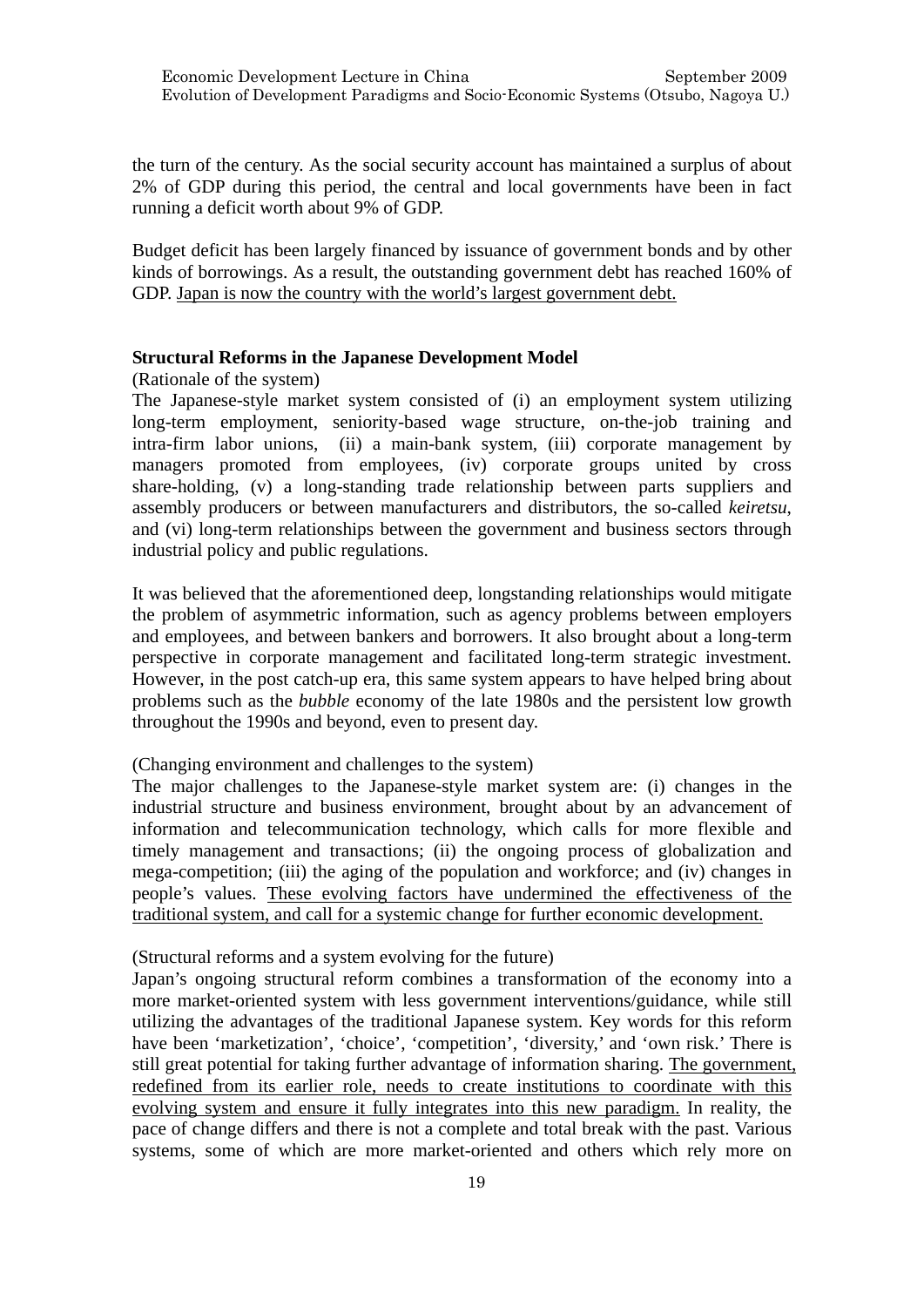institutional trade relations, will continue to co-exist with dynamic competition among them.

# **(Building Institutions of Coordination:**

 **From Interventionist Government to Coordinator Government)** The necessity for basic structural reform, or marketization, extends to a wide range of the Japanese economy. Three sectors of the economy have their own reform agenda: i) business and financial sectors must reform themselves to enhance business and investment opportunity; ii) individuals or the household sector must accept the discipline of self-reliance; and iii) the government sector must transform itself into a compact and efficient government respecting/utilizing market forces and utilizing decentralization in a strategic manner.

Changes in business and the government sectors must be compatible with (and accompanied by) those in the household sector. Self-reliance of individuals involves shifts in lifestyle, from the traditional reliance on the business community to self-decision-making and risk-taking in choosing jobs and careers that require investments in the individual, by the individual. Self-responsibility should be nurtured in the business sector, as opposed to relying on protection through regulation. The banking sector should stand on its own without the MOF-led 'convoy' system'.

Generally speaking, in the business sector, various reforms have already been started to get out of the long stagnation of the 1990s. As for the government sector, some reform initiatives have started in the areas connected to business, such as regulatory reforms and partial tax reforms. However, for public sector-specific reform areas such as administrative reform and government decentralization, the process has been much delayed. Budgetary reform had just begun under the Koizumi administration. As for the household sector, it will take a long time for the majority of people to change their lifestyle and way of thinking.

As the majority of the reform efforts and new initiatives should be happening in the cross-sections of the three sectors, the building of 'institutions of coordination' or, in other words, nurturing the 'social capital of intra- and inter-sector networks' is imperative. The role of the government should be redefined in precisely this context. That is, a change from 'interventionist government' to 'coordinator government' is now most urgently called for.

# **5. Global Changes/Imbalances and the Path and the Roles of China**

(No script is provided in this section.) (Free discussion with PowerPoint slides.)